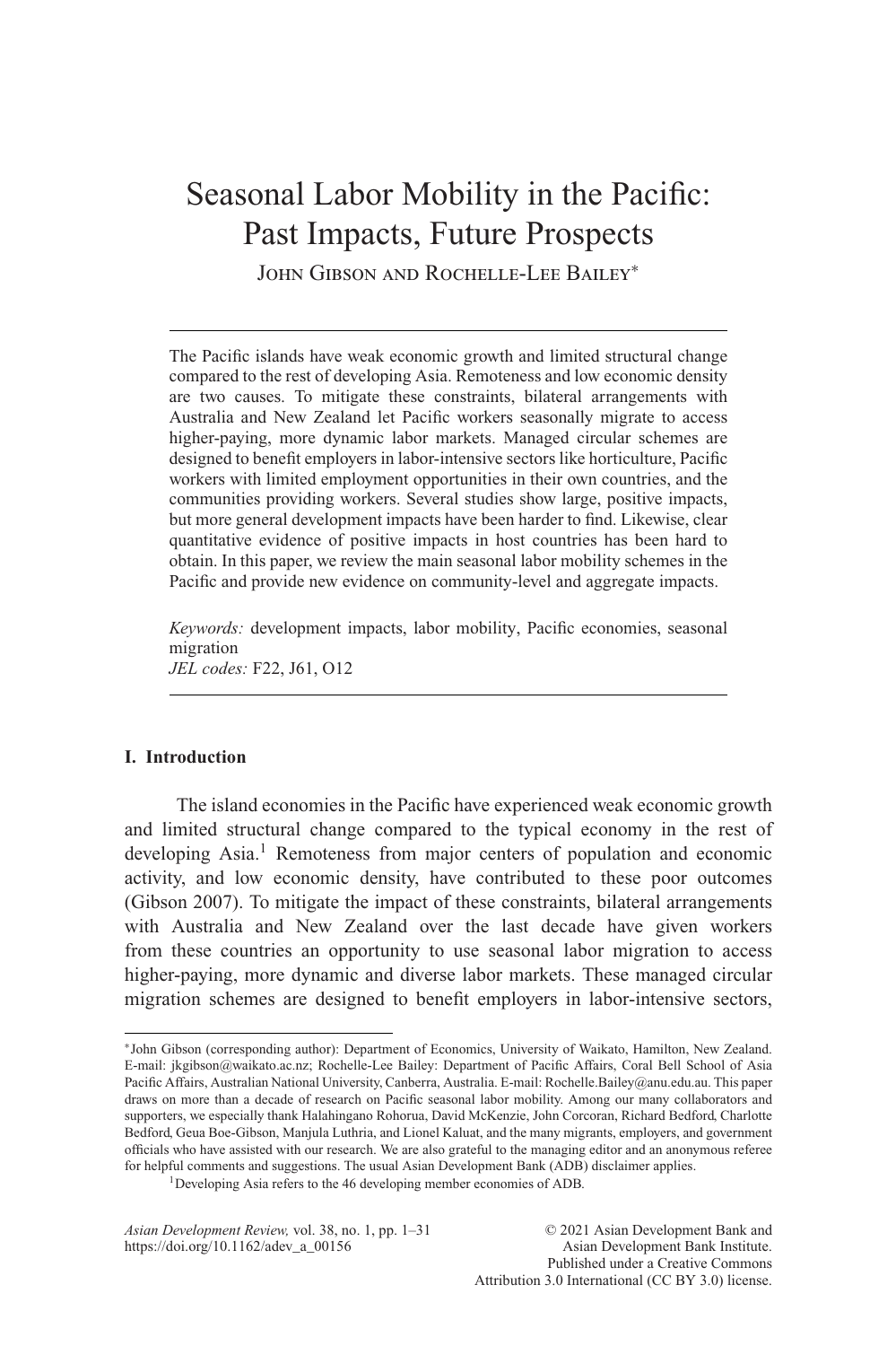the workers from the Pacific that have limited opportunities for wage-earning employment in their own countries, and the communities that send the workers.

As seen around the world, any discussion of temporary migration programs can become highly charged in public debate due to the issues of human trafficking, overstaying and other forms of illegal migration, employer exploitation of immigrants, and misunderstandings stemming from differences in cultural and legal traditions between source and host countries. Yet, labor mobility has played a key role in ensuring efficient and equitable development, particularly when youthful populations—such as in Melanesian countries like Papua New Guinea and Vanuatu—are adjacent to countries like Australia, New Zealand, and many Asian countries with aging populations. The recently introduced seasonal migration schemes recognize the need to let employers in the labor-intensive accommodation, agriculture, horticulture, and viticulture (wine) industries recruit workers from Pacific countries for several months per year, letting workers who comply with migration regulations return for future seasons. A balance between the needs of these industries for seasonal labor to help expand production and exports, and the need to provide employment opportunities for workers from the Pacific, all while preserving border integrity, is central to these schemes.

In the next section, we provide a detailed background to the development of these seasonal migration programs, discussing how they have evolved and the contrasts between the experiences of Australia and New Zealand. In section III, we analyze the impacts of the largest of these schemes, the Recognised Seasonal Employer (RSE) program in New Zealand and the corresponding Seasonal Work Program (SWP) in Australia. We then review the impacts of the RSE and of the SWP on economic development in the Pacific in section IV. Our review covers a variety of studies that differ in their degree of empirical rigor, ranging from detailed household survey data with carefully constructed counterfactuals to more aggregated, community-level, cross-sectional census data and cross-country panel analyses. Yet, even with this variation in the strength of the evidence, consistent themes emerge to suggest positive impacts of these circular, seasonal migration schemes on both the source areas and the hosts. In section V, we then examine sustainability of these programs and the opportunities and challenges that we foresee, taking account of forecast demographic changes in East and Southeast Asia, Australia and New Zealand, and the Pacific. Finally, we conclude in section VI.

## **II. The Origin, Development, and Evolution of These Schemes**

# **New Zealand**

New Zealand's horticultural industry has grown rapidly, with exports rising from just NZ\$200 million in 1991 to NZ\$3.4 billion by 2017, becoming the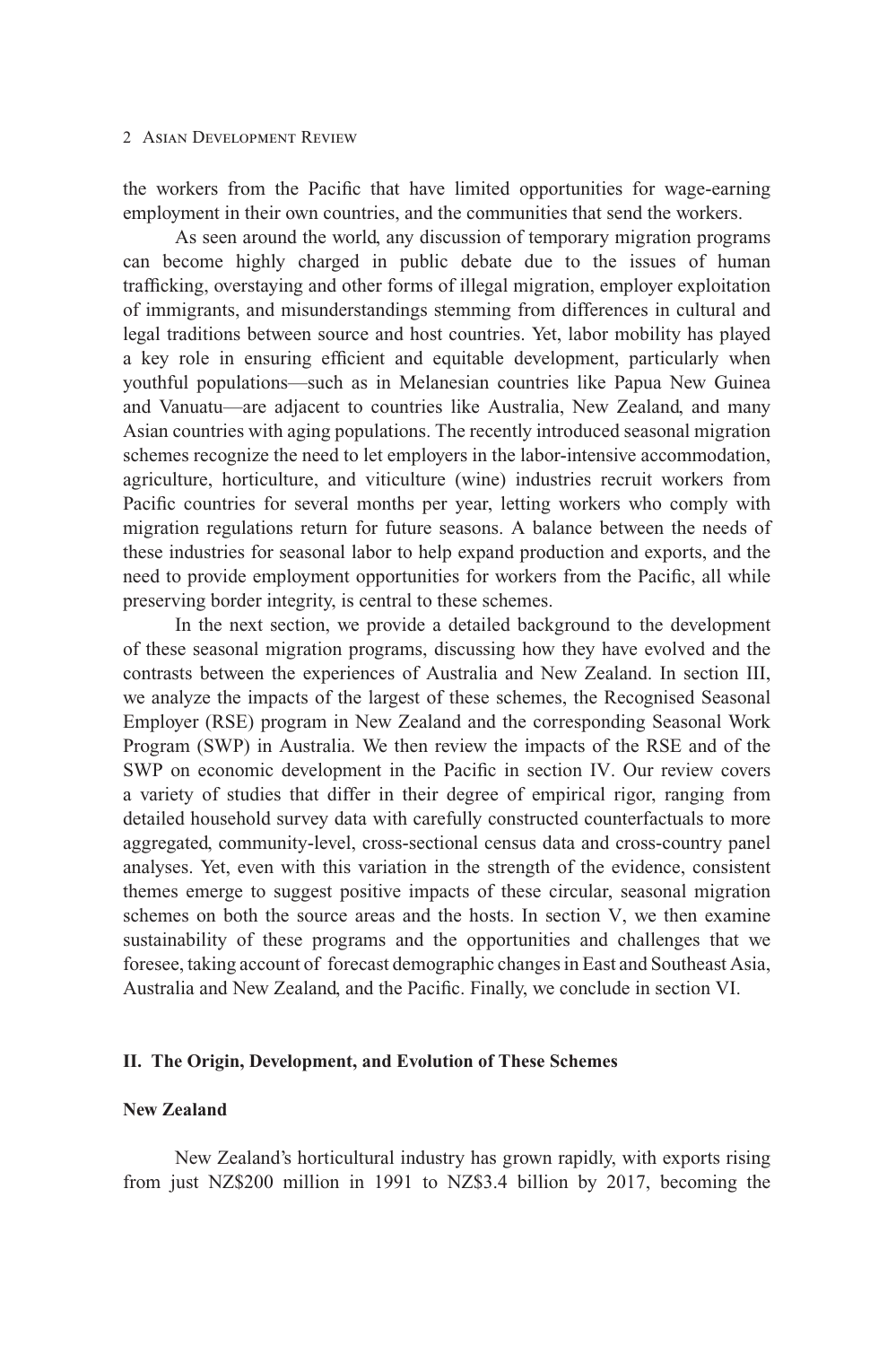country's fourth-largest goods export industry behind dairy, meat, and wood.2 The wine industry has also grown rapidly, from NZ\$300 million in exports in 2004 to NZ\$1.8 billion in 2018, making it the fifth-largest goods export industry.<sup>3</sup> Almost 70,000 workers are needed by these industries at peak times of the year to pick and pack fruit, and prune and prepare trees and vines for the next season, with about a 6:1 ratio of workers in horticulture to those in viticulture. Labor demand has grown strongly in these industries due to expansion over the last decade, with earlier estimates of peak labor needs of only about 50,000 workers (Ramasamy et al. 2008).

Historically, employers in these industries used local casual workers, backpackers, and migrants coming through various temporary work schemes to help carry out these tasks. The industry's rapid growth, plus low unemployment and high labor force participation rates in New Zealand, meant that by the middle of the 2000s employers increasingly had trouble obtaining enough workers in peak times.<sup>4</sup> In addition to concerns about numbers, there were concerns over worker quality, with high rates of worker turnover resulting in few opportunities for sustained training, and poor-quality work reducing the value of exports. As an export-oriented industry, overseas codes of practice for treatment of workers also mattered to employers, as concerns about potential exploitation of a workforce largely made up of temporary and migrant workers with little bargaining power could affect market access.

In response, in 2004 the Government of New Zealand introduced ad hoc arrangements to let employers recruit migrant labor on seasonal work permits during the 2005/06 season, while forming a more comprehensive policy response, which eventually became the RSE scheme. Almost 2,000 workers were hired under such arrangements in the 2005/06 financial year, with about 80 workers from the Pacific (Gregory 2006). At the same time, governments of Pacific island countries were pressing for more openings for unskilled and low-skilled migrants in Australia and New Zealand, whose migration policies prioritized skilled migrants and thereby provided fewer opportunities for Pacific workers compared to previously. Relatedly, a major World Bank (2006) report on mobility in the Pacific noted how the small and remote countries in the region with growing youth populations would struggle to provide sufficient jobs. The report highlighted the potential gains from greater labor mobility so that Pacific workers could move to countries with greater economic density.

<sup>2</sup>See<http://www.hortnz.co.nz/assets/Annual-Report/HortNZ-Annual-Report-2018.pdf> (accessed January 6, 2019). In 2018, the average market exchange rate was  $NZ$1 = $0.69$ . The long-run average from 2007, when the RSE began, to 2018 was  $NZ$1 = $0.74$ . For the same period, the average was  $A$1 = $0.86$ .

 ${}^{3}$ See<https://www.nzwine.com/en/news-media/statistics-reports/new-zealand-winegrowers-annual-report/> (accessed January 6, 2019).

<sup>4</sup>Culling and Skilling (2018) report that New Zealand's labor force participation rate rose from 65% in 2000 to 71% in 2017; the fifth-largest increase in the Organisation for Economic Co-operation and Development (OECD) during the review period.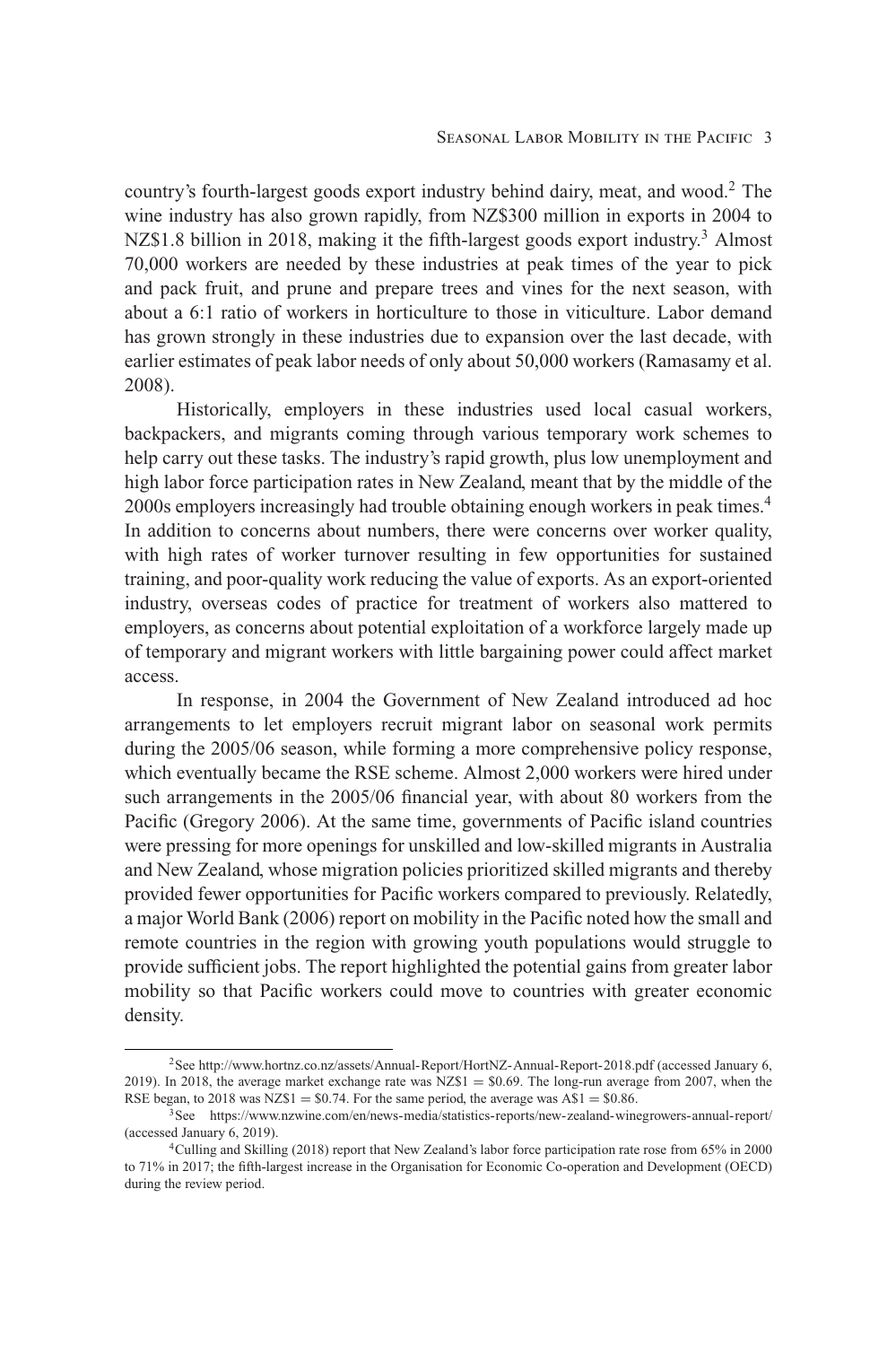The World Bank went beyond report-writing and ran a small pilot of 45 seasonal workers under the ad hoc arrangements put in place in 2005/06 to test the recruitment of workers from Vanuatu (Luthria and Malaulau 2013). Prior to this, Vanuatu had almost no existing diaspora, with just a few hundred people born in Vanuatu recorded in the censuses of either Australia or New Zealand (compared to 51,000 Fiji-born; 38,000 Samoa-born; and 21,000 Tonga-born in the 2006 New Zealand census). The 45 workers from Vanuatu recruited for the pilot and hired by the Seasonal Solutions Cooperative Ltd. (SSCO) in Central Otago were predominately from the rural islands of Ambrym and Tanna. This pilot showed that recruitment was possible, even from a country with little experience of international migration, and helped cement ties that led to Vanuatu becoming New Zealand's largest supplier of seasonal workers. The year after the successful pilot, in 2006/07, SSCO employed 232 RSE workers from Vanuatu. Since then, the employment of workers from Vanuatu by SSCO has increased over 400%; in the latest full year of the RSE (from July 2017 to June 2018), there were 1,244 RSE workers from Vanuatu employed by SSCO, comprising 28% of the RSE workers from that country in New Zealand in that year.

The success of the pilot and experiences with the ad hoc arrangements were monitored by a working group from industry, government, and labor unions. From this, the RSE program was announced on 25 October 2006 and officially launched on 30 April 2007. From the outset, a specific objective was to encourage economic development in the Pacific. Under this program, workers are issued a visa that allows temporary migration for work in the horticulture and viticulture industries for a maximum of 7 months in any 11-month period (or 9 months for workers from Kiribati and Tuvalu, who face higher travel costs given their remote north Pacific locations), although in practice most contracts are for 6 months or less. The workers must be recruited by a recognized approved employer—one whose "Application to Recruit" was approved by authorities—who pays half of the return airfare; offers at least 240 hours of work at market wages; provides accommodation, transportation, and pastoral care; and is required to pay the costs associated with worker removal from New Zealand if workers overstay their visa and become illegal immigrants. Subject to complying with migration regulations, the workers may be reemployed in subsequent years, either with the same or a new employer.

A "New Zealanders first" principle requires employers to first lodge vacancies with the Ministry of Social Development, which provides welfare benefits and job search services for New Zealand residents, before attempting to recruit offshore. Then, preference is given to recruiting workers from Pacific Forum member countries.<sup>5</sup> Employers can only recruit from outside members of the Pacific

<sup>5</sup>The Pacific Forum comprises 18 members: Australia, the Cook Islands, the Federated States of Micronesia, Fiji, French Polynesia, Kiribati, Nauru, New Caledonia, New Zealand, Niue, Palau, Papua New Guinea, the Marshall Islands, Samoa, Solomon Islands, Tonga, Tuvalu, and Vanuatu. At the time of the RSE program's launch, Fiji was ineligible to participate as a sanction in response to a recent coup d'état.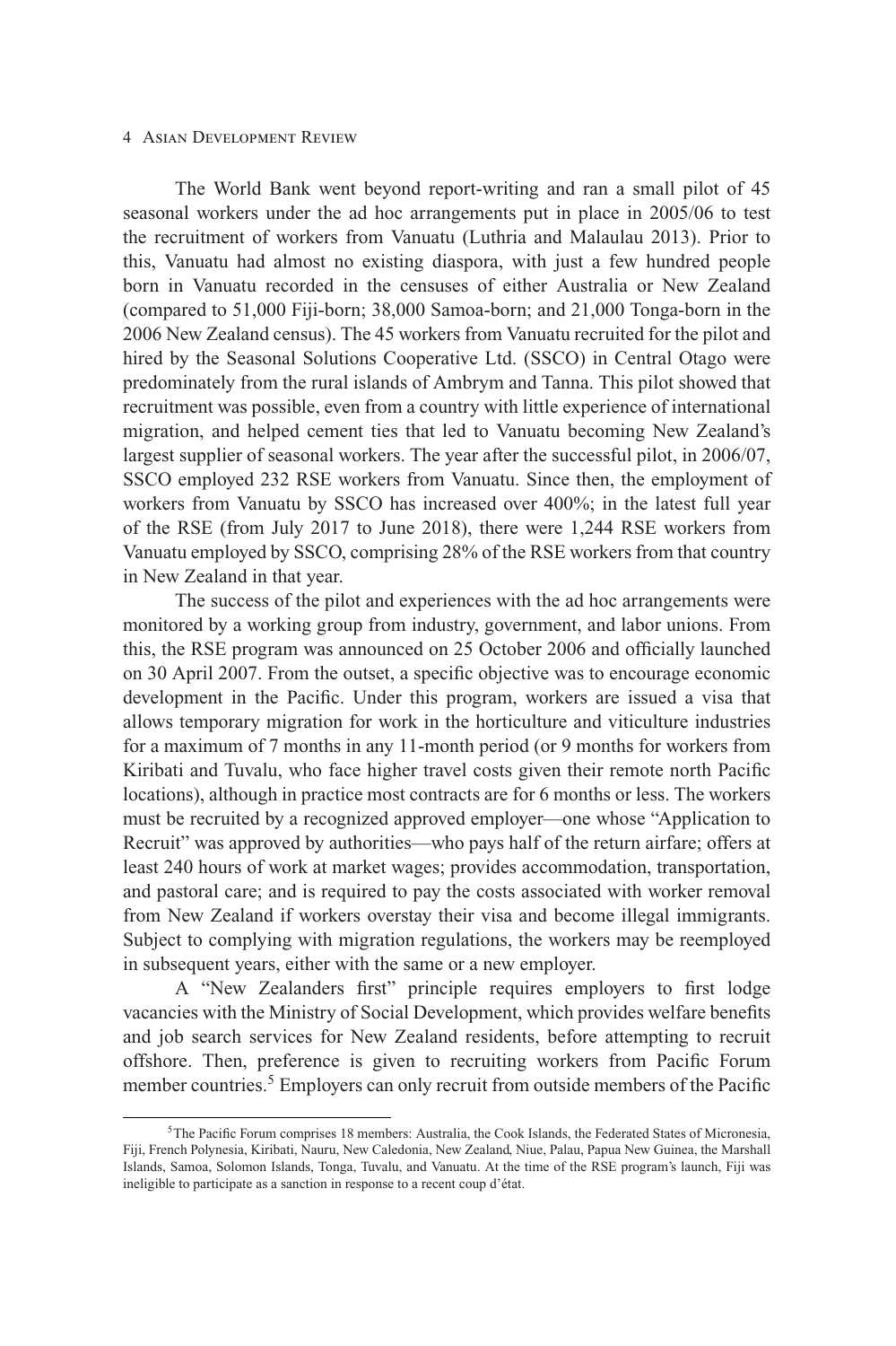

Figure 1. **Composition of Recognised Seasonal Employer Workers by Country of Recruitment (%)**

PNG = Papua New Guinea, RSE = Recognised Seasonal Employer. Source: Author's calculations based on George Rarere. 2018. Data presented at the Ministry of Business, Innovation and Employment RSE Conference. Tauranga.

Forum if it can show (i) reasonable attempts to recruit from member countries have been unsuccessful, (ii) preestablished relationships with workers from other countries, or (iii) otherwise reasonable grounds why it is not feasible to recruit from Pacific Forum member countries.

The composition of the RSE workforce, in terms of supplying countries, is shown in Figure 1. The left-hand panel is for the total across the first 11 seasons; a season runs from July until June of the following year. The largest suppliers have been Vanuatu (38%), Tonga (19%), and Samoa (16%), along with the combined supply from Asian countries—especially Indonesia, Malaysia, and Thailand—comprising 18%. The workforce supply from these Asian sources reflects pre-RSE arrangements and is of declining importance, as seen in the panel on the right-hand side with the latest season's composition; in the most recent year, workers from Asian countries were just 13% of the total. A reduced share of workers from Asia has enabled slight increases in the 2017/18 season in the respective shares from Vanuatu to 40%; Solomon Islands to 6%; and Fiji, which was admitted to the scheme in the 2014/15 season, to 3%.

Especially in the first year of the program, many employers recruited from a "work-ready pool" of workers prescreened and selected by labor ministries in sending countries. For example, more than 5,000 Tongans registered for the work-ready pool within the first 3 months of the program (Gibson, McKenzie, and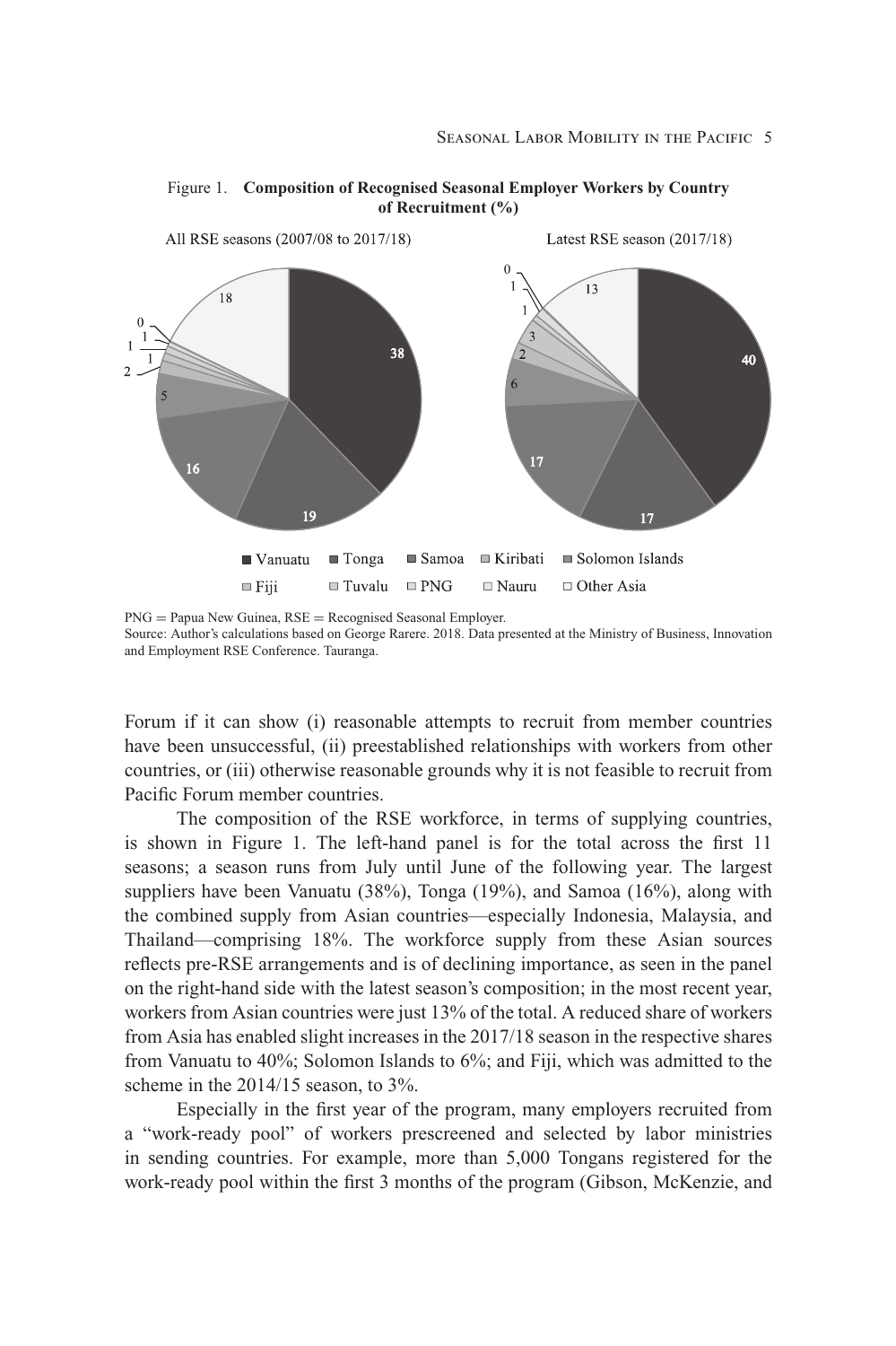Rohorua 2008), with local officials and community leaders prescreening candidates. Employers then indicated the number of workers needed, any requirements (such as height), and if they would prefer nominees all from a single district in order to establish a community linkage, or if they would prefer to select nominees across different districts, with the Tongan authorities then providing a shortlist that they could select from. The second method of recruitment was through agents, who were responsible for screening and selecting the workers. This process has been used most extensively in Vanuatu (and subsequently in Solomon Islands) where the government licenses agents, who are only meant to charge the employers and not the workers for their services (McKenzie, Martinez, and Winters 2008). The third method was direct recruitment by employers, which became more important once employers participated in the RSE for several years and started to develop contacts in supplying regions.

Since 2009, the RSE has also allowed employers who need workers for a peak harvest time that is shorter than the requirements of the program to join together to submit joint applications to recruit. For example, a worker may first be employed by one grower to pick apples for 2 months, then a second employer may hire them for 3 months to work on their kiwifruit orchard. This significant change increased the number of RSE workers employed, as it provided smaller and more specialized enterprises the opportunity to participate in RSE (Bailey and Bedford 2018). Relatedly, in several cases, grower cooperatives such as SSCO have registered as an RSE, and the workers can then be placed by the cooperative in several farms or orchards over the recruitment period.

When the RSE was introduced, there was an initial annual cap of 5,000 visas per year (July–June). This was raised to 8,000 in October 2008 and to 9,000 in November 2014, with small increases of between 500 and 1,000 subsequently announced over the next 4 years. Most recently, in November 2018, the cap was raised to 12,850. Figure 2 shows how actual arrivals each season compare with the cap. The Application to Recruit can be lodged anytime, and the arrivals can come throughout the year. Therefore, an annual total may be higher than what was the cap at the beginning of the year, but by the time of the newly raised cap at the end of the year, the annual total number of arrivals is below the cap. In general, the cap has been quite flexible in accommodating the threefold increase in the number of RSE workers, which was over 11,000 in the most recently completed year (July 2017–June 2018), compared to just over 4,000 workers in the program's first year. New Zealand's labor force has grown rapidly in recent years, driven by higher migration and rising participation rates, so RSE workers as a share of total employment have doubled (rather than tripled), going from 0.21% in 2007 to 0.42% by 2018.

A key feature of the RSE is that workers may return in subsequent seasons. This incentivizes workers to return home at the end of each season, and so overstaying rates have generally been less than 1% (Gibson and McKenzie 2014b).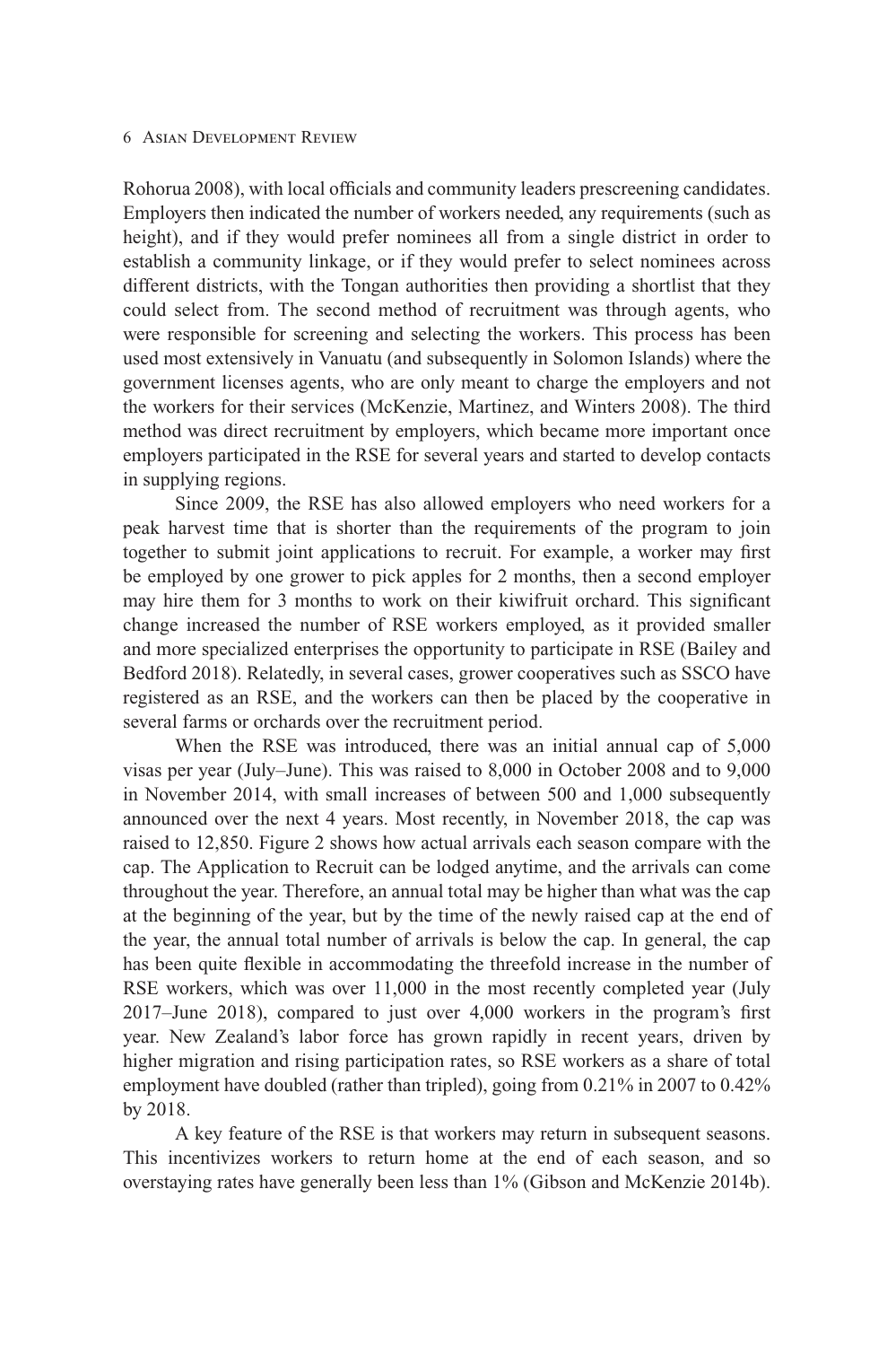

Figure 2. **Recognised Seasonal Employer Cap and Number of Worker Arrivals Each Year**

Note: An annual season begins in July and ends in June of the following calendar year. Source: Ministry of Business, Innovation and Employment (New Zealand).

This circularity also helps employers because they can benefit in subsequent seasons from the training they give to workers in the current season. Circularity was examined by Merwood (2012) using administrative data that showed that over the first four seasons, approximately half the workers returned to work in the next season, typically for the same employer. For example, 52.2% of workers from the first year (2007/08) returned to work in the RSE the next year (2008/09), and 86.1% of these did so by returning to work for the same employer. In an update that studied the sixth RSE season (2012/13), Gibson and McKenzie (2014b) found that 31% of the RSE workers were in their first year of the program, 22% in their second year, 16% in their third, and 31% in their fourth or higher season. While it is rare in these programs for workers to continually participate for over a decade, out of the 45 workers from the pilot program, nine were still participating at the time of the World Bank pilot project's 10-year anniversary in December 2016.<sup>6</sup>

## **Australia**

In 2008, Australia introduced the Pacific Seasonal Worker Pilot Scheme (PSWPS). This scheme is like the RSE, with the main differences concerning

<sup>&</sup>lt;sup>6</sup>Another way to consider the incidence of continuous participation is that out of the original 22 participants in an RSE workers' longevity study covering the period from 2007 to 2018, of which 11 had participated in the World Bank pilot, nine workers still participated in the scheme in the 2017/18 season, with seven of the nine having participated every year since 2007.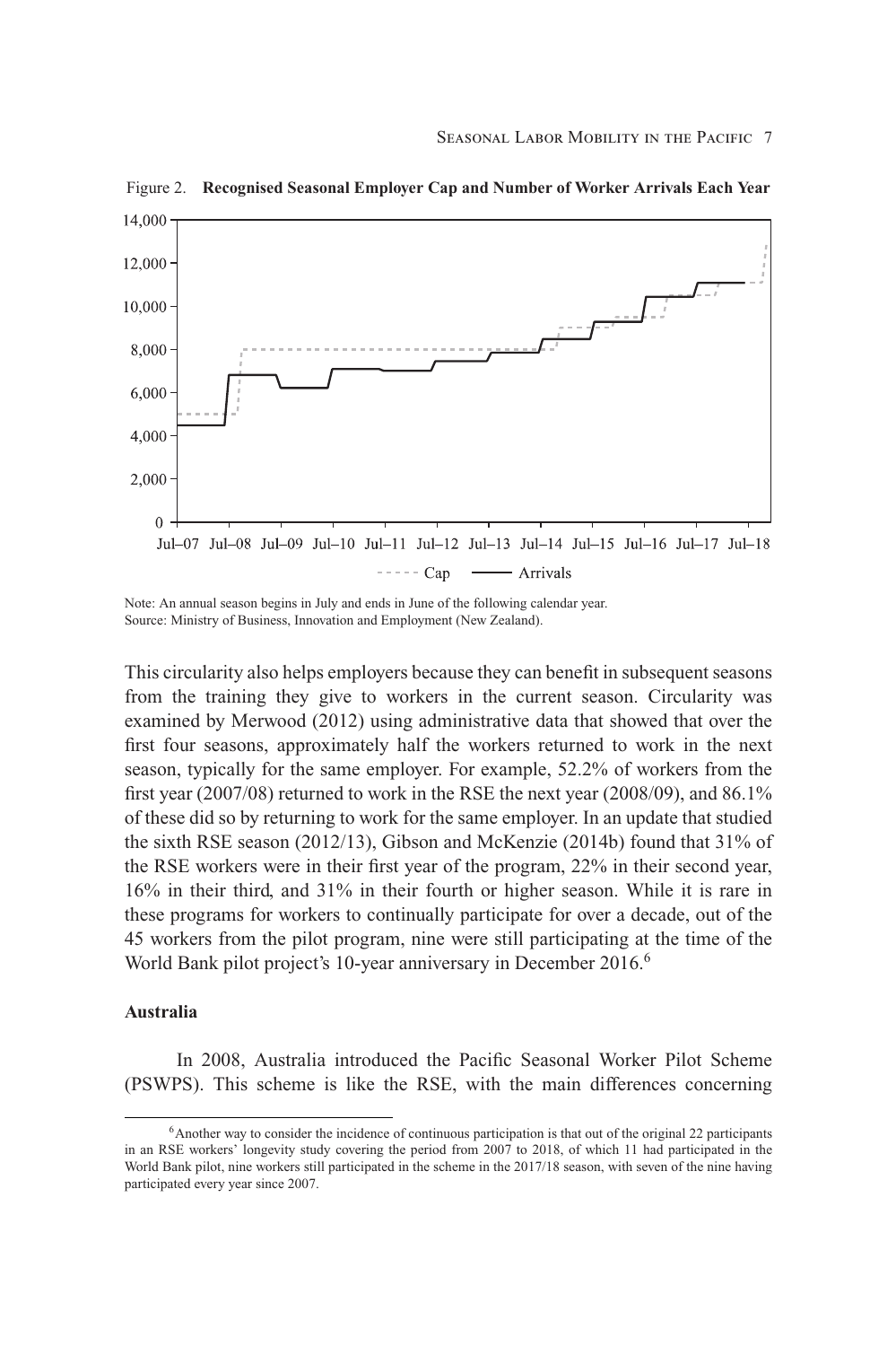

Figure 3. **Number of Seasonal Worker Programme Visas Issued Each Season**

recruiting practices and the numbers of seasonal workers granted work visas during the pilot phase (2008–2012). During the first 2 years of the pilot, fewer than 100 Pacific workers were recruited per year. It was not until 2011 that more than 200 workers were recruited, mostly from Tonga. Gibson, McKenzie, and Rohorua (2014) characterize this difference between the two schemes as the RSE providing an opportunity for workers to earn an income, but no guarantee of making an economic surplus from participation. In contrast, the PSWPS had a higher minimum work threshold that provided more of a guarantee of making an economic surplus, but this also made Australia's pilot scheme less flexible and therefore more expensive for employers, which limited opportunities for would-be Pacific seasonal workers to be employed under this scheme.

Other reasons for the slow uptake during the pilot phase of the PSWPS are discussed by Hay and Howes (2012) and include greater availability of low-cost substitutes in Australia, such as illegal migrants and working holidaymakers. Curtain et al. (2018) also note that the RSE is more employer driven. In 2012, the pilot was renamed the Seasonal Worker Programme (SWP). Although having started slowly in numbers, it is now significantly increasing year-on-year and is becoming of comparable (absolute) scale as the RSE (Figure 3). The source of the workers is also diversifying: Tonga and Vanuatu now supply about 80% of the workers, Samoa and Timor-Leste each provide almost 10%, and some other countries have smaller shares.

Source: Department of Education, Skills and Employment (Australia).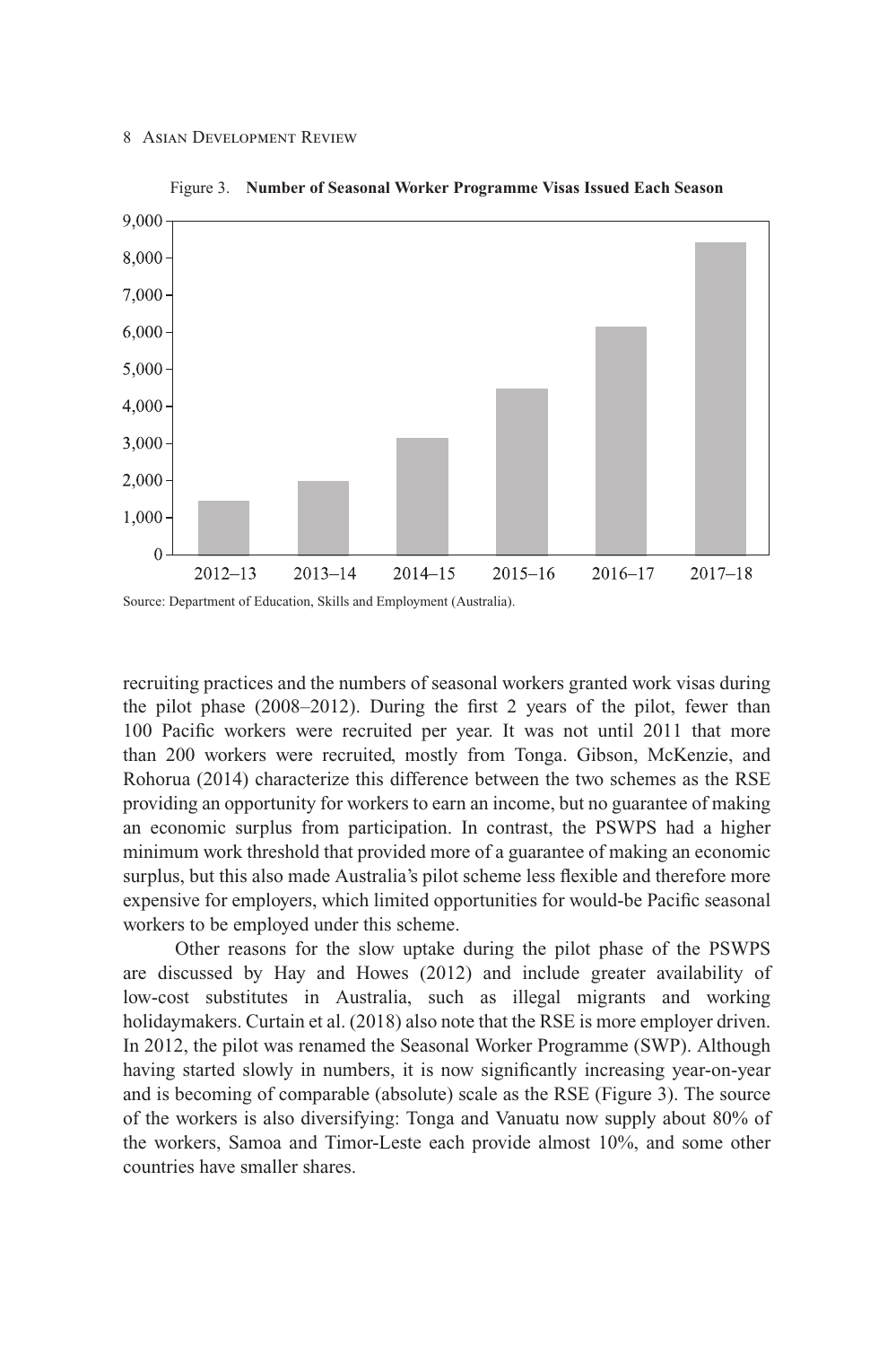As mentioned earlier, throughout the Pacific there are a number of labor mobility recruitment models, such as work-ready pools set up in supplying countries and from which employers can draw workers; direct recruitment, where employers themselves or via one of their team leaders recruit directly; and the private sector agent model. In Vanuatu, the largest sending country in the SWP, the agent model is mostly utilized, and it also seems more common in supplying Australia's SWP than for New Zealand's RSE. The two main reasons given for this are that (i) New Zealand growers prefer the direct recruitment model, where they also employ their team leaders to assist in recruitment; and (ii) the governance structure of Australia's SWP, which uses registered contractors in the recruitment process, favors the agent model. For the SWP, in most cases, workers are recruited and trained by licensed agents in Vanuatu to be ready for Australian contracting companies to place them with employers. However, previous strict recruitment practices have been relaxed for the SWP and now allow growers and other employers to recruit directly.

Australia's horticultural industry largely concentrates on the domestic market rather than relying on exports, which is in contrast to the situation for New Zealand. For example, horticulture exports in 2017/18 were just A\$2.4 billion, relative to overall agriculture and horticulture sector exports of about A\$47 billion. The National Farmers Federation has set a roadmap for Australian agriculture to become a A\$100 billion industry by 2030. An expanded labor force is necessary to achieve this target, as the National Farmers Federation reported: "Australian agriculture faces an immediate shortfall in excess of 101,000 fulltime equivalent workers" (National Farmers Federation 2018, 27). Therefore, a focus of the roadmap is on opportunities for local populations to be employed, as well as tapping into the international labor market. As it stands, there will be a strong reliance on other forms of labor such as backpackers and SWP workers to achieve the roadmap's objectives. Additional considerations in addressing future labor challenges in Australian agriculture are highlighted in a comprehensive report by Howes et al.  $(2019).<sup>7</sup>$ 

## **III. Impacts on Host Countries**

We start our review of the evidence on impacts on host countries with a caveat, which is that this evidence is mainly from case studies, qualitative surveys, and cross-country regressions. In contrast, at least some of the evidence on impacts in source areas is from detailed household survey data with carefully constructed counterfactuals, so there may be an apparent asymmetry in the strength of the empirical evidence. One contributing factor is that, notwithstanding the important

[<sup>7</sup>See https://sydney.edu.au/content/dam/corporate/documents/business-school/research/work-and-organisati](https://sydney.edu.au/content/dam/corporate/documents/business-school/research/work-and-organisational-studies/towards-a-durable-future-report.pdf) onal-studies/towards-a-durable-future-report.pdf (accessed March 25, 2019).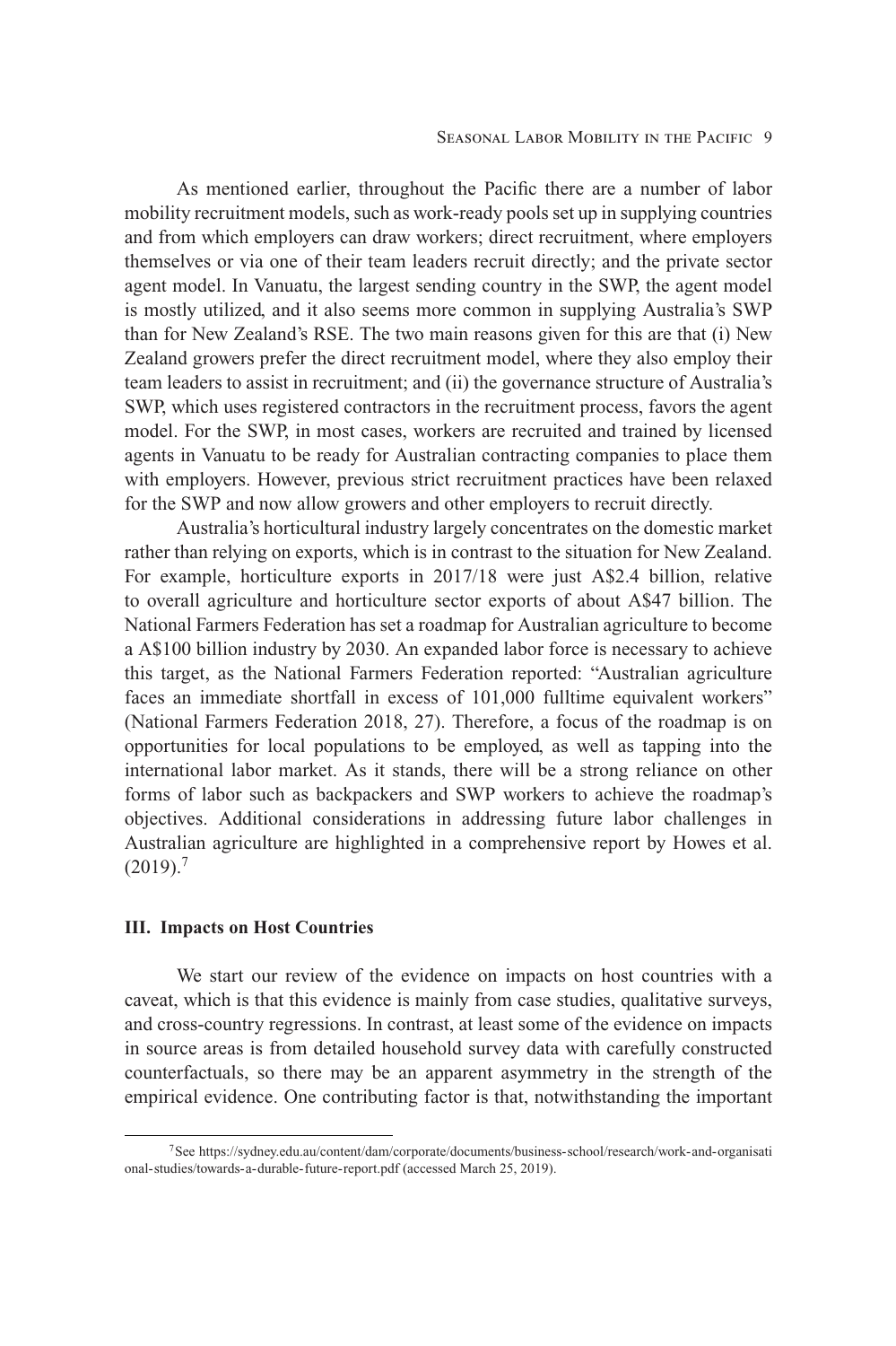role of governments in initiating these seasonal migration schemes, they are private-sector driven. Many of the employing enterprises are relatively small, with less than 30 employees, and they care about the composition of their workforce. Consequently, research designs such as the random allocation of migrant seasonal workers—to get stronger evidence on their productivity effects—would not be feasible.

# **New Zealand**

Firms in New Zealand's horticulture and viticulture sectors note that having access to a stable and predictable workforce with lower worker turnover is a key benefit of the RSE program. For example, even early in the life of the program, employers reported productivity gains in the second year as returnee workers were able to operate at a higher quality level (New Zealand Department of Labour 2010). In annual employer surveys carried out as part of the ongoing monitoring of the RSE program, at least 99% of surveyed employers each year (since 2010) agree that participation in the program results in better quality and more productive workers, while at least 97% each year agree that the RSE program gives them a more stable seasonal workforce (Maguire and Johnson 2018). Over 80% of the surveyed employers have expanded their operations, thereby also raising demand for local workers, with 89% of the surveyed employers noting that their participation in the RSE scheme has let them employ more New Zealand workers in addition to the RSE workers.

Nevertheless, it has proven difficult for researchers to go from these qualitative employer perceptions to quantitative evidence of higher productivity and output. In part, this reflects the small size of many of the enterprises (median employment is just 30 RSE workers), with not many detailed task-specific records kept, and also the variability in returns each season due to climate and other external factors and the complex range of tasks that seasonal workers carry out. The most comprehensive evidence is from Gibson and McKenzie's (2014b) three quantitative case studies of productivity effects. The first, based on workers in a citrus orchard, showed earnings premia of 10%, 13%, and 18% for RSE workers with 1, 2, and 3 years of prior experience, respectively, compared to first year RSE workers. Relatedly, in an apple orchard in a different region, the second and third year RSE workers were 21% more productive than first year RSE workers, 49%–65% more productive than backpackers and New Zealand casual laborers, and 22%–25% more productive than other New Zealand contract workers, even when compared with New Zealand workers returning for multiple seasons. The third case study provided evidence in terms of physical productivity rather than relying on earnings to rule out earnings differences between different types of workers that may be due to assignment to different tasks or differences in bargaining power, among other factors. In terms of picking bins of mandarins during the same 7-day period in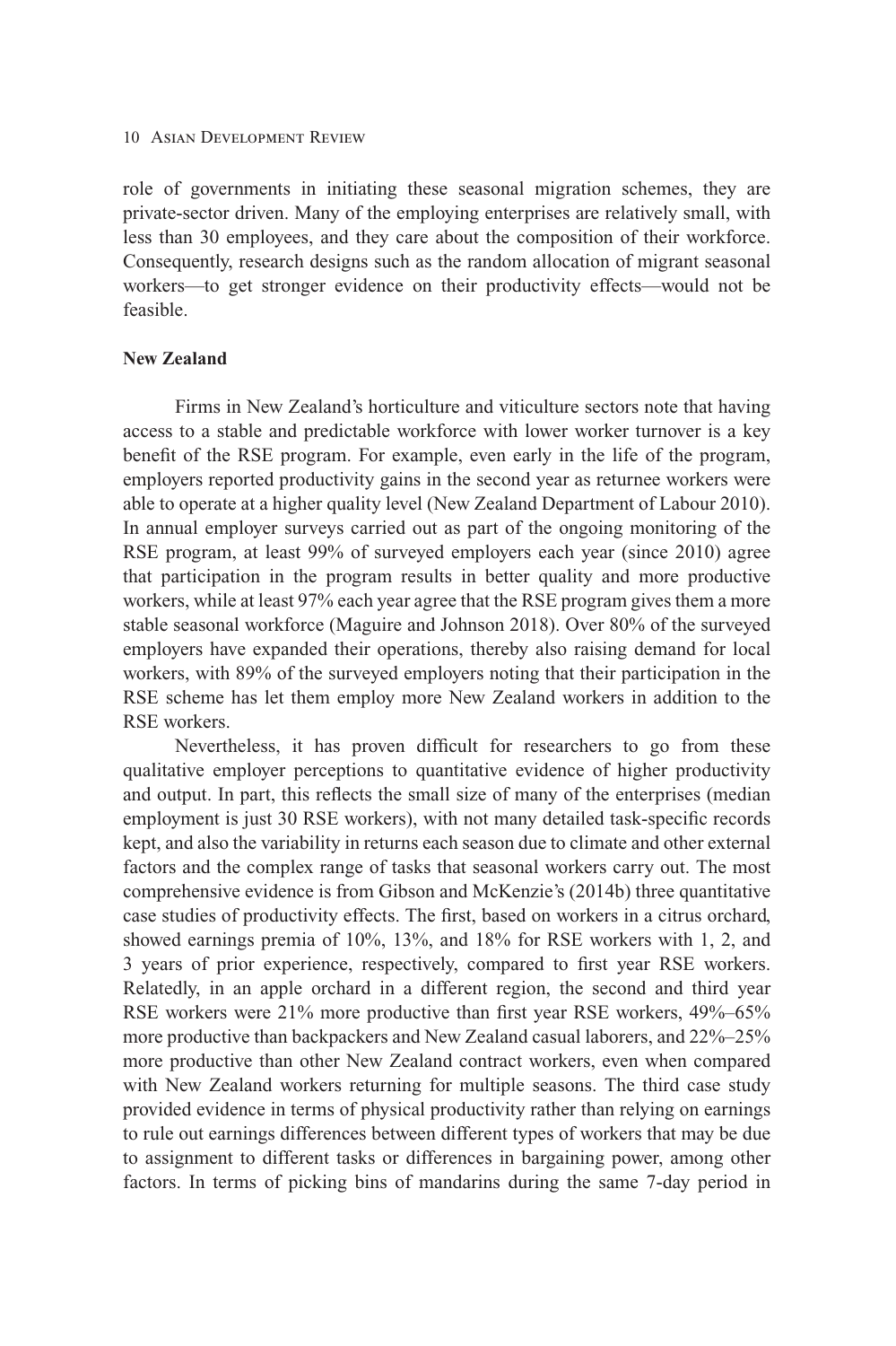2011, the RSE workers picked an average of 54% more fruit per day than New Zealand contract labor and 82% more per day than what backpackers and working holidaymakers picked.

These microlevel productivity effects, and the expansion in planted areas that the RSE program facilitated once growers were confident of having enough workers, also show up in the aggregate data. We use the United Nations (UN) Comtrade database to examine New Zealand's annual horticulture and viticulture exports as a share of total goods exports. We consider the period from 1993 to 2016, which reflects data availability in the UN Comtrade database and Food and Agriculture Organization statistics (used for constructing control variables). In the years since the RSE program was implemented, the export share for products from the horticulture and viticulture sectors averages 6.1% of New Zealand's total goods exports, while in the 14 years before the program, this same share averaged just 4.3%. In terms of changes in these export shares over time, there is an annual trend rate increase of 3.8% post-RSE ( $p = 0.03$ ), while in the 14 years before the RSE was in place, the trend rate of increase was just  $1.8\%$  ( $p = 0.01$ ).<sup>8</sup> Thus, a sector that was already expanding in relative terms, where this expansion was one factor contributing to labor shortages, was able to expand at twice the previous rate once the RSE program began. This change in the composition of New Zealand's exports reflects the improved comparative advantage of these labor-intensive sectors.

To see if this rise in the share of exports from industries that have benefited from the RSE program is also found with a more comprehensive econometric model, we obtained UN Comtrade export data for each Organisation for Economic Co-operation and Development (OECD) country, plus for any non-OECD country that had at least a 0.5% share of global exports for New Zealand's three main horticulture and viticulture products (kiwifruit, apples, and wine).<sup>9</sup> The advantage of this cross-country panel analysis is that it can deal with any overall shift in global demand toward horticulture and viticulture products (e.g., due to income effects or dietary changes), which the New Zealand-specific analysis above could not rule out. We use fixed effects for each of the 46 economies with data available and fixed effects for each year (from 1993 to 2016). The time-varying control variables are the growth rates of real gross domestic product (GDP) per capita (in United States dollars); population growth rate; and logarithms of real GDP per capita, agricultural area, and population (where the control variables are all from Food and Agriculture Organization statistics). Our treatment variable is a dummy variable, *RSE*, that equals 1 for New Zealand in the years from 2007 onward. With this econometric model, we are examining the effect of the RSE on the share of exports that come from the horticulture and viticulture sectors, allowing for changes in this share that

<sup>8</sup>These time trends are from a semi-logarithmic regression, using Newey–West standard errors that are robust to heteroscedasticity and autocorrelation (using a 1-year lag).

<sup>9</sup>Using the 4-digit Harmonized System (HS), the categories are 0810 ("other fruit," which includes kiwifruit, the most valuable horticultural export); 0808 ("apples, pears, and quinces, fresh"); and 2204 ("wine of fresh grapes").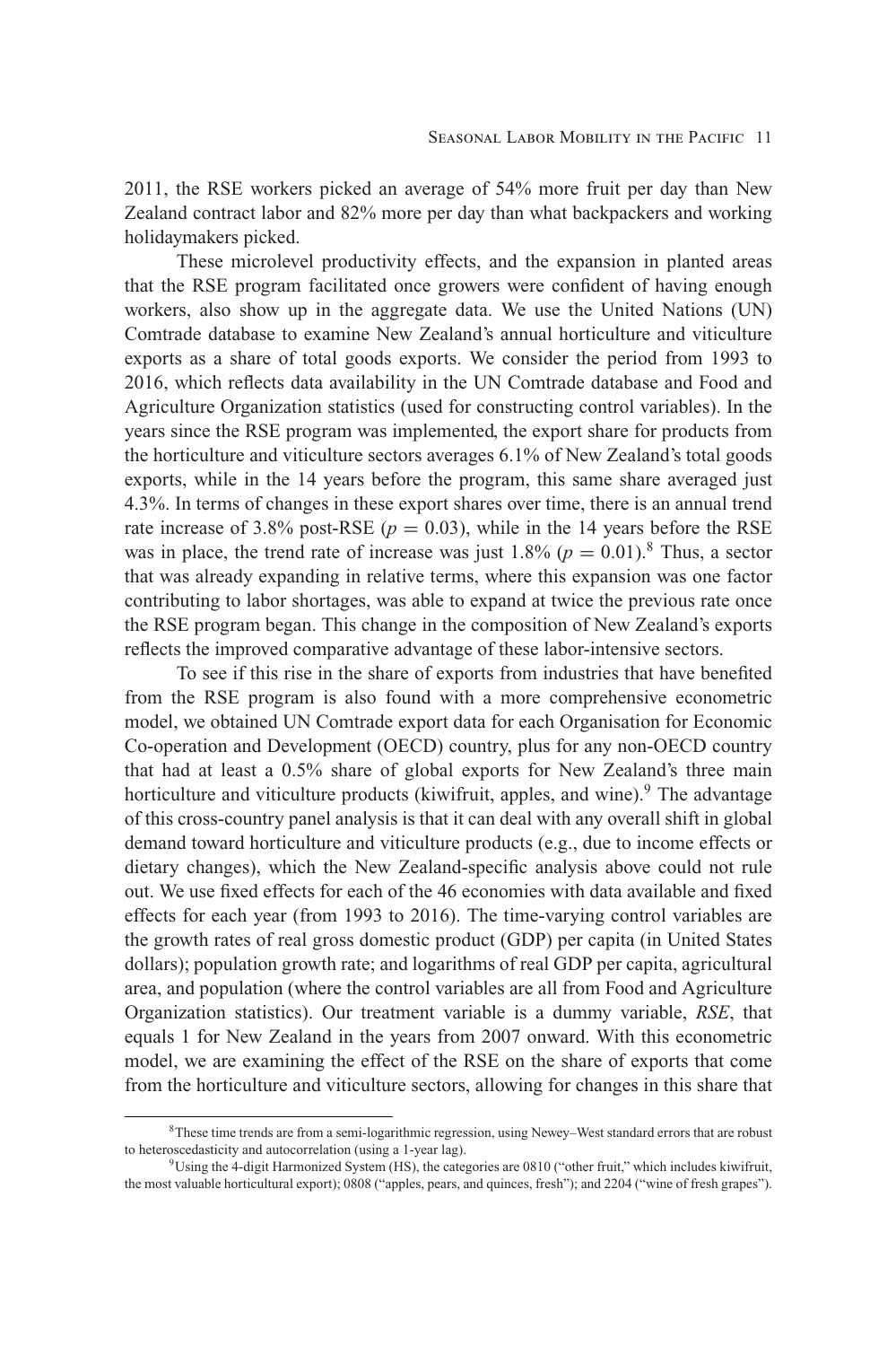|                                              |             | from Horticulture and<br><b>Viticulture Sectors</b> | <b>Share of Goods Exports</b> |             | <b>Value of Annual Exports</b><br>(real \$) of HS codes<br>0808, 0810, and 2204 |                 |  |
|----------------------------------------------|-------------|-----------------------------------------------------|-------------------------------|-------------|---------------------------------------------------------------------------------|-----------------|--|
|                                              | Coefficient | <b>Std Error</b>                                    | <i>p</i> -value               | Coefficient | <b>Std Error</b>                                                                | <i>p</i> -value |  |
| <b>RSE</b>                                   | 0.0172      | 0.0059                                              | 0.004                         | 667.05      | 224.71                                                                          | 0.003           |  |
| log real GDP per capita                      | $-0.0087$   | 0.0035                                              | 0.013                         | $-1157.84$  | 133.06                                                                          | 0.000           |  |
| log agricultural land area                   | 0.0034      | 0.0076                                              | 0.661                         | $-241.99$   | 289.20                                                                          | 0.403           |  |
| log population                               | 0.0288      | 0.0099                                              | 0.004                         | $-519.43$   | 375.25                                                                          | 0.167           |  |
| Population growth rate                       | $-0.1755$   | 0.1569                                              | 0.263                         | $-10319.82$ | 5936.34                                                                         | 0.082           |  |
| Real GDP per capita<br>growth rate           | $-0.0016$   | 0.0130                                              | 0.901                         | 118.72      | 490.81                                                                          | 0.809           |  |
| Country fixed effects                        | Yes         |                                                     |                               | Yes         |                                                                                 |                 |  |
| Year fixed effects                           | Yes         |                                                     |                               | <b>Yes</b>  |                                                                                 |                 |  |
| $p$ -value for F-statistic<br>$(slopes = 0)$ | 0.0095      |                                                     |                               | 0.0000      |                                                                                 |                 |  |

Table 1. **Effects of the Recognised Seasonal Employer Program on New Zealand Horticulture and Viticulture Exports**

 $GDP =$  gross domestic product,  $HS =$  Harmonized System,  $RSE =$  Recognised Seasonal Employer.

Notes: Based on annual observations for a sample of 46 economies from 1993 to 2016 ( $n = 1,058$ ) using United Nations Comtrade data, with control variables from Food and Agriculture Organization Statistics.

Source: Authors' calculations.

would have occurred anyway (based on the trends in this same share for the other countries and the pre-RSE trends in this share for New Zealand).

The results in Table 1 show the share of goods exports from the horticulture and wine industries is 1.7 percentage points higher for New Zealand in the period with the RSE program operating  $(p = 0.004)$ , all else being the same. In other words, compared to the export shares for these products among other developed countries and to those shares for other (non-OECD) exporters of horticulture and viticulture products, and also allowing for factors that may affect exports (i.e., proxies for the level of, and change in, local demand through GDP, population levels, and growth rates, and for factors affecting supply such as agricultural area), in the RSE period New Zealand has had a significantly higher share of exports from the productive sectors that report that they have benefited from the higher quantity and quality of seasonal labor that the RSE program allows. To ensure that this finding of a significantly higher export share is not from the effects of any preexisting trends in place before the RSE came into effect, we also conducted in-time placebo tests where we considered the period up until 2007 (so the RSE logically could not have any effect) and tested whether variables for pseudo-treatments starting in either 2000, 2001, or 2002 showed the same effect that we saw in the table of a significantly higher share of exports coming from the horticulture and wine industries in the post-treatment period. We could find no such effects, with the equivalent coefficients to what is the 1.7 percentage point treatment effect in Table 1 averaging just 0.007 across these three additional regressions, and these coefficients always being statistically insignificant (with *p*-values averaging 0.34). Thus, even to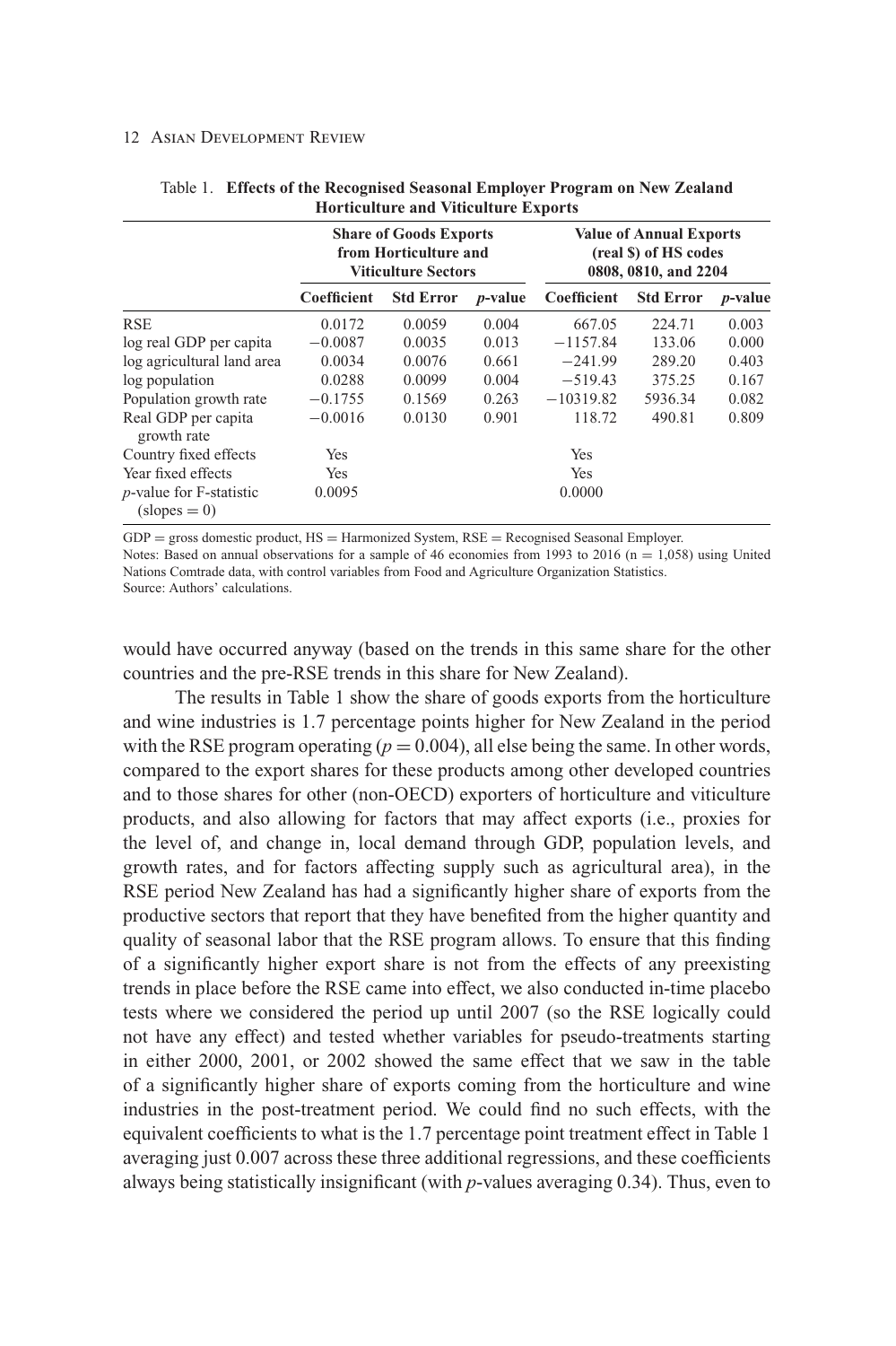the extent that evidence from cross-country data may not be as convincing to some economists as is other evidence, one can reasonably infer from these results that access to migrant seasonal labor under the RSE program has helped the targeted sectors to expand.

As well as the relative effect of the RSE program helping move New Zealand's export portfolio toward horticulture and wine, the absolute effect—in terms of the rise in the real value of exports from these sectors—is also of interest. The second regression in Table 1 is for the real value of exports (in United States dollars) for the combination of three 4-digit Harmonized System headings (0808, 0810, and 2204) covering the major exports of kiwifruit, apples, and wine, respectively. The combined value of New Zealand's exports from these sectors is \$670 million per year higher ( $p = 0.003$ ) in the period with the RSE program, all else being the same. This accounts for country effects, year effects, and time-varying control variables. Back-of-the-envelope calculations show the plausibility of this estimate: the mean after-tax earnings of RSE workers reported by Gibson and McKenzie (2014a) is NZ\$12,000 per season; with over 10,000 current RSE workers, that corresponds to a gross wage bill for RSE workers of about NZ\$200 million (allowing for income taxes and other payroll deductions). The employers also face recruitment, transport, and pastoral care expenses, especially in the setup phase, such as constructing housing blocks for RSE workers. If the sum of the wage bill plus these labor-related costs totaled over \$300 million per year, it would be expected that the value of extra exports associated with the RSE should be well over double this to enable a return to capital, land, management, and other factors of production, and also allowing for the returns to other steps in the export marketing chain beyond the growers and packers. Thus, an estimate of the increased value of exports due to the RSE program of about NZ\$1 billion at current exchange rates seems reasonable.

# **Australia**

Given the small numbers of SWP workers in Australia initially and the lack of large-scale studies in the various states and industries employing seasonal workers, gauging the contribution of SWP workers to growth in various sectors is difficult. There is some evidence for fruit picking and also anecdotal evidence provided by stakeholders. In 2017, the Australian Bureau of Agricultural and Resource Economics and Sciences (ABARES) undertook a productivity study in the horticulture industry, which entailed comparing Pacific SWP workers with working holidaymakers. They found the productivity levels of SWP workers was 20% higher than those of working holidaymakers. Similar to RSE workers, returned SWP workers were noted to be 15% more productive than first time SWP workers (Zhao et al. 2018). An important difference between this report and a previous ABARES study was that it included nonwage costs for seasonal workers (Leith and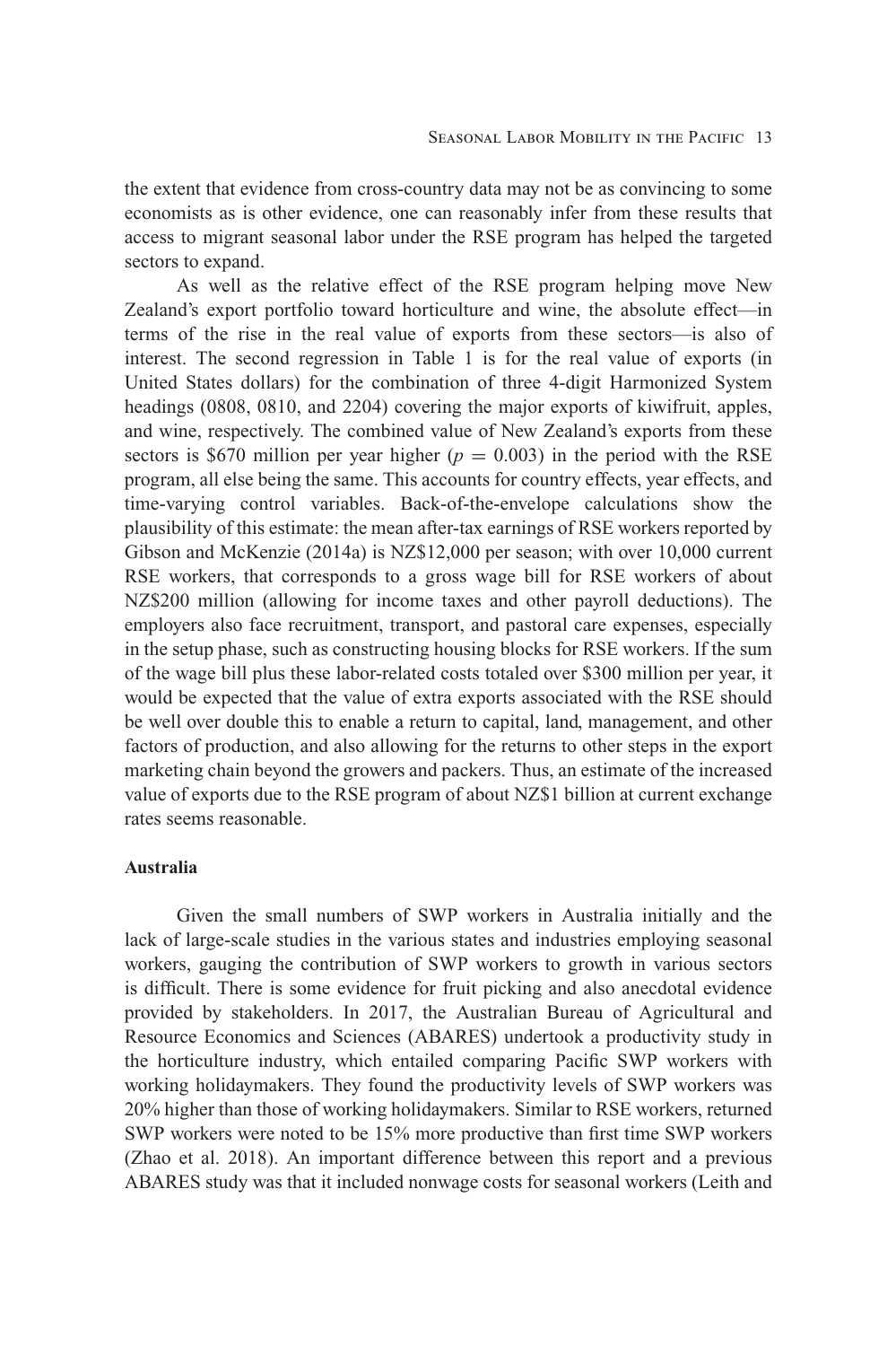Davidson 2013), which is an important factor when growers hire Pacific seasonal workers as they tend to cost more on these dimensions than do other sources of labor.<sup>10</sup> Like the RSE program, the ABARES study concluded that the SWP "offers an opportunity for growers to increase their profitability" and argued for the SWP to be further promoted to employers who struggled to source labor (ABARES 2018, 28).

## **IV. Economic Development Impacts in the Pacific**

# **From Seasonal Work in New Zealand**

The most complete analysis of the impacts of seasonal labor mobility on households supplying workers is from Gibson and McKenzie (2014a). These authors worked with officials at the time of the RSE program's launch to identify households with RSE workers, households with members of the work-ready pool who had not yet been selected, and randomly selected households in the same villages that had no applicants to the program. These baseline surveys took place in late 2007 and early 2008 in Tonga and Vanuatu, which would become the two largest suppliers of RSE workers, and entailed samples of about 450 households in each country. There were reinterviews 6, 12, and 24 months later to create a four-wave panel. The surveys collected detailed data on household income, diets and expenditure, labor supply, subjective well-being, and the seasonal migration experience.

To measure the impact of participating in the RSE program, Gibson and McKenzie (2014a) used propensity score matching to identify a group of households with RSE workers and a group of otherwise similar households without—in terms of characteristics that communities and employers likely paid attention to when selecting workers and characteristics that may affect the decision of whether to apply. Using either difference-in-differences estimation on prescreened samples (based on having propensity scores in the 0.1–0.9 range) or panel data estimation with fixed effects for each household gave similar results. The results in Table 2 show that, over a 2-year period, households participating in the RSE program typically earn 35% more income than other observationally similar households who did not supply RSE workers. Some of this extra income went to an increase in expenditure, especially in Vanuatu, while household savings, dwelling improvements, and bank account ownership also increased by significant margins. The subjective standard of living (based on a randomly selected adult) was found to

<sup>10&</sup>quot;Non-wage labour costs include expenses incurred by employers and opportunity costs (such as time commitments) associated with compliance and reporting on relevant regulations . . . worker reliability and the increased need of staff training when turnover is high" (ABARES 2018, 3).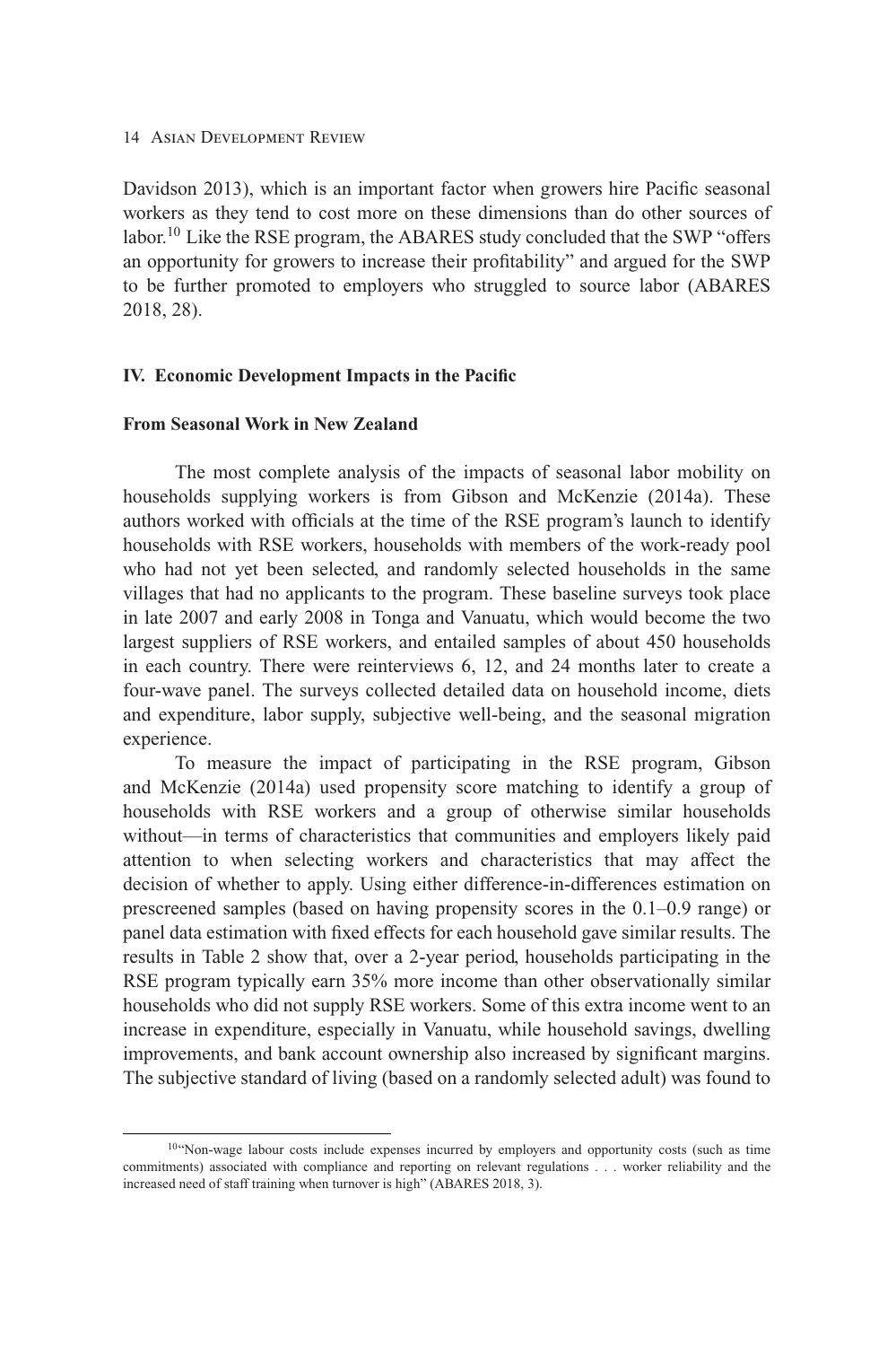|                                                    | Tonga         | Vanuatu          |
|----------------------------------------------------|---------------|------------------|
| Increase in per capita income                      | $34\% - 38\%$ | $35\% - 43\%$    |
| Increase in per capita expenditure                 | $9\% - 10\%$  | 28%              |
| Increase in savings                                | 122%          | 181%             |
| Increase in subjective standard of living          | $0.45$ sd     | $0.43 - 0.50$ sd |
| Percentage point increase in dwelling improvements | $10 - 11$     | $7 - 8$          |
| Percentage point increase in bank account use      | $10 - 14$     | $17 - 18$        |

Table 2. **Household-Level Development Impacts of the Recognised Seasonal Employer Program in Tonga and Vanuatu**

 $sd = standard deviation$ .

Source: Gibson, John, and David McKenzie. 2014a. "The Development Impact of a Best Practice Seasonal Worker Policy." *Review of Economics and Statistics* 96 (2): 229–43.

increase by approximately the same amount (in terms of standard deviations) as the increase in income.<sup>11</sup>

Gibson and McKenzie (2014a) scaled up these gains in income per participating worker by the total number of participating workers to calculate aggregate impacts of NZ\$5.3 million in Tonga and NZ\$9.7 million in Vanuatu in the first 2 years of the RSE program. This was equivalent to 42%–47% of the total annual bilateral aid from New Zealand to these countries and almost 50% of annual export earnings for Tonga and 25% for Vanuatu. Using a one-off survey for Samoa and administrative data on RSE average earnings by source country, the estimated impacts in Samoa (the third-largest supplier of RSE workers) over the first 2 years were about NZ\$5 million. While this estimate is similar to that for Tonga, it is only half as large in relative terms given the Samoan economy is roughly twice the size of Tonga's economy.

Aggregating across participants may understate development impacts if the extra income from seasonal work increases local demand and stimulates new economic activity. There is some evidence of seasonal work earnings supporting formation of new businesses, with investments typically after workers have participated for at least three seasons. Bailey's (2014) case study of 22 RSE workers from Vanuatu revealed that 67% invested in small businesses within a 3-year period, and this rose to 71% over a 10-year period (Bailey 2018).<sup>12</sup> Additionally, seasonal workers provide start-up business funds for their spouses and wider family and community networks, which is often omitted from participant-level studies. In addition to business formation, and local demand effects (discussed further

 $11$ A contrast with the impacts on left-behind household members of settlement migrants from Tonga to New Zealand (with selection based on a random ballot) is provided by Gibson, McKenzie, and Stillman (2011). Reported negative impacts from the loss of highly productive household members who settled in New Zealand may have been a short-run effect, as a follow-up study a decade after the settlement migrants left showed no adverse effects on the remaining family in Tonga, using the families of the unsuccessful entrants into the same migration ballots as the counterfactual (Gibson et al. 2018). Likewise, a more mature, decade-old, migration ballot program in Samoa did not show adverse consequences on the left-behind household members (Gibson, McKenzie, and Stillman 2013).

<sup>&</sup>lt;sup>12</sup>Relatedly, a survey of 280 households of SWP workers showed that 9.3% used some of their repatriated earnings and remittances for small business investment (Bailey and Kautoke-Holani 2018).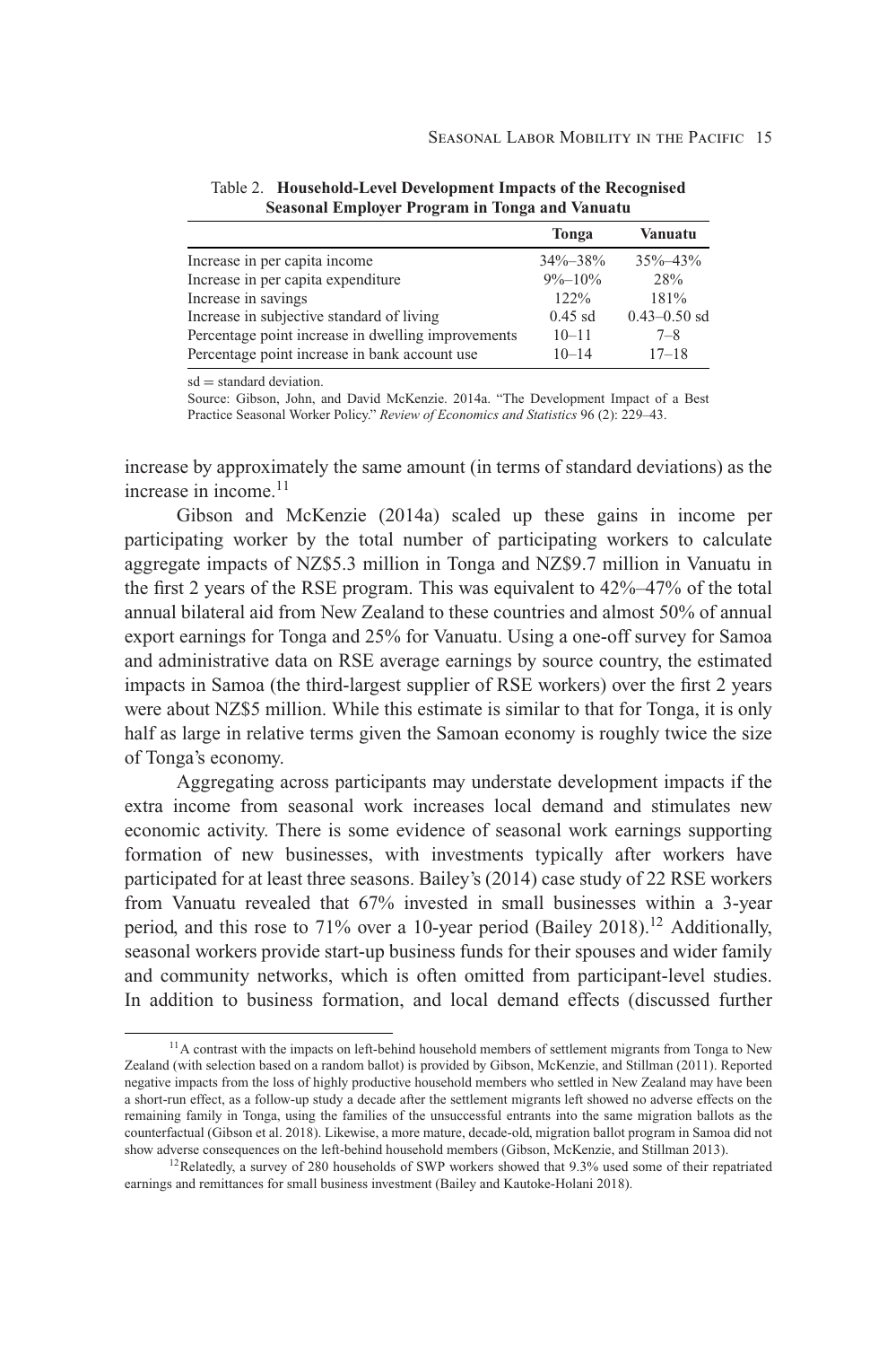below), seasonal work earnings may directly contribute to community projects. For example, Gibson and McKenzie (2014b) note that in Tonga, communities had funded the local village water supply, street lighting, a school scholarship fund, and community halls out of contributions from seasonal workers. Likewise, the New Zealand Department of Labour (2010) noted that the Lolihor Development Council—a consortium of 12 villages in North Ambrym, Vanuatu—required all returning seasonal workers to contribute approximately NZ\$150 a season toward a community fund that then supports projects run by local women such as small business initiatives and crop production, as well as a scholarship fund for local children. These contributions and their use for development projects are discussed in more detail by Bailey (2014).

A survey carried out among 460 households in Tonga in 2011 provides corroborating evidence for the idea that local development benefits from seasonal work participation may spill over to households that did not send workers. This survey had 50 households that had (or currently) supplied workers to the RSE program in New Zealand, 100 households supplying workers to the PSWPS in Australia, and just over 300 households that had not supplied any workers. All three groups reported large increases in subjective evaluation of their economic living standards; a randomly selected adult (the one with the next birthday) in each household was asked to place their household on a 10-step ladder, where step 1 has the poorest people and step 10 the richest. They were also asked to report what step they felt their household was on 2 years earlier, when participation in the seasonal work schemes was much more limited. The means for each group are shown in Figure 4 (with the error bars showing the 95% confidence intervals).

Households with direct experience of participating in the RSE program report the highest subjective welfare levels, averaging 0.31 steps higher than other households (with a standard error of the difference of 0.10). At three-eighths of a standard deviation, this gap is a little smaller than that found by Gibson and McKenzie (2014a) based on surveys in 2009. However, the most notable finding is that all three groups of households, including those not supplying workers, recorded significant increases in their subjective evaluation of their economic welfare from 2 years earlier, moving from about step 3, on average, to about step 5 at the time of the survey.

Within the same survey, when the households supplying seasonal workers were asked about the most important use of the money that they had earned from working in Australia or New Zealand, two-thirds mentioned making improvements or extensions to their homes. Much of this type of activity will generate local demand for construction labor and materials. The next most common use of their earnings was for school fees, while only 3% mentioned the purchases of vehicles or durables, which are the forms of expenditure least likely to generate local demand. Similarly, when households who did not participate in seasonal work were asked about the main advantages to their community from the seasonal work programs,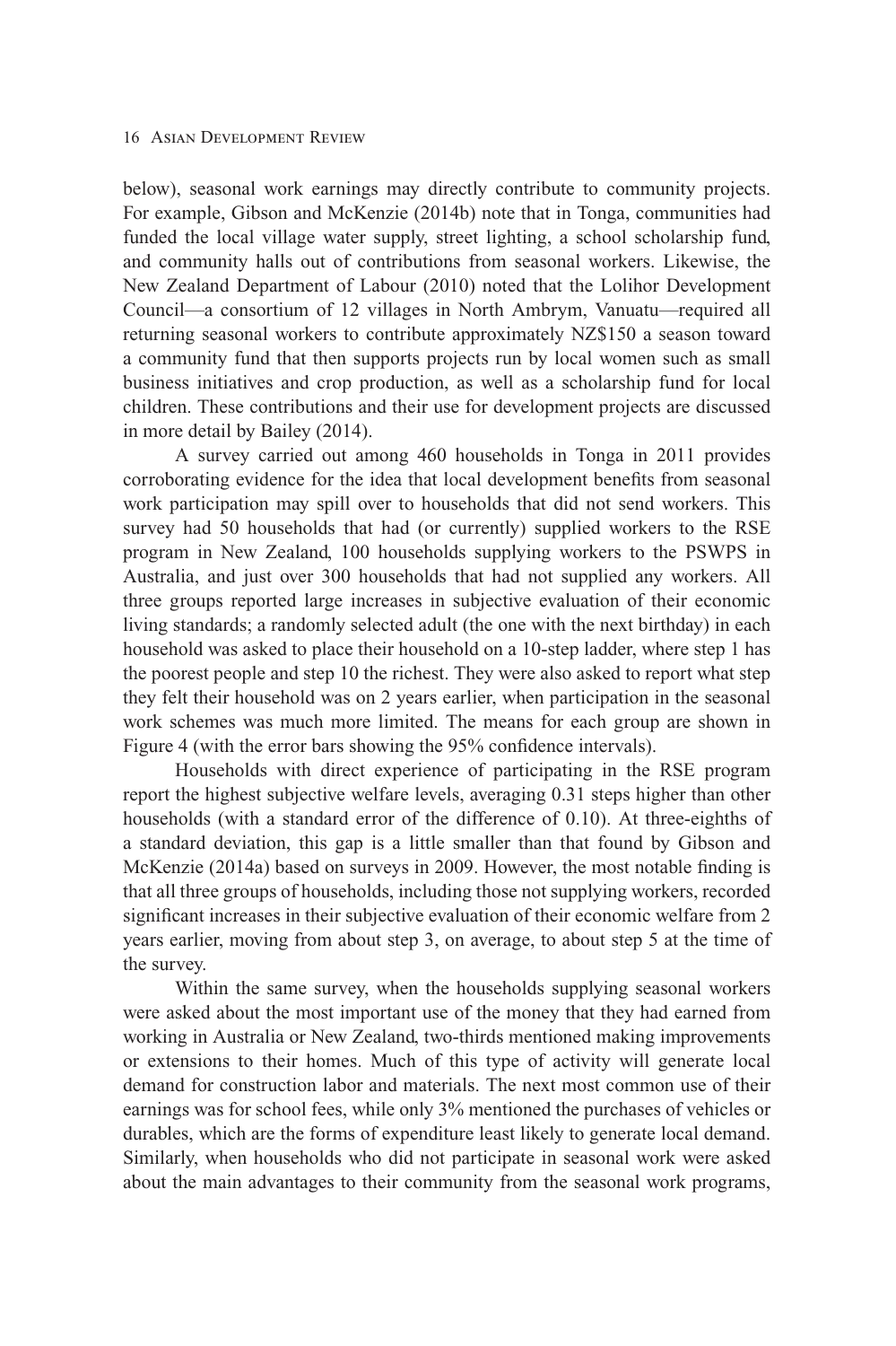

Figure 4. **Changes in Economic Welfare in Tonga**

housing construction was mentioned by almost two-thirds, improvements to local farming and fishing by about one-sixth, and schooling and educational advantages also by about one-sixth. Conversely, the main disadvantages that were seen by these nonparticipants tended to be noneconomic, such as fewer people for church activities, and the social impacts of extended family separations.

Some broader development impacts are also seen in 2016 census data from Vanuatu, where identification of these impacts comes from highly uneven rates of seasonal work participation across areas. Figure 5 illustrates the rate of working-age individuals who have ever participated in seasonal work in either New Zealand or Australia. (There is more than a 4:1 ratio of participating in seasonal work in New Zealand rather than Australia; Figure A.1 and A.2 in the Appendix provide maps for the participation rates separately for each country.) In some areas, almost 20% of the working-age population has participated in seasonal work, but in others, less than 1% has participated.

In Table 3, we report on regressions that relate these differing participation rates to various welfare indicators available in the census. These areas (local councils) had an average population just below 4,000 people in 2016, and so the data are quite finely grained. For some of these indicators, we also have similar data from the 2009 census and so we can examine how seasonal work participation

NZ = New Zealand, PSWPS = Pacific Seasonal Worker Pilot Scheme, RSE = Recognised Seasonal Employer. Source: Authors' calculations.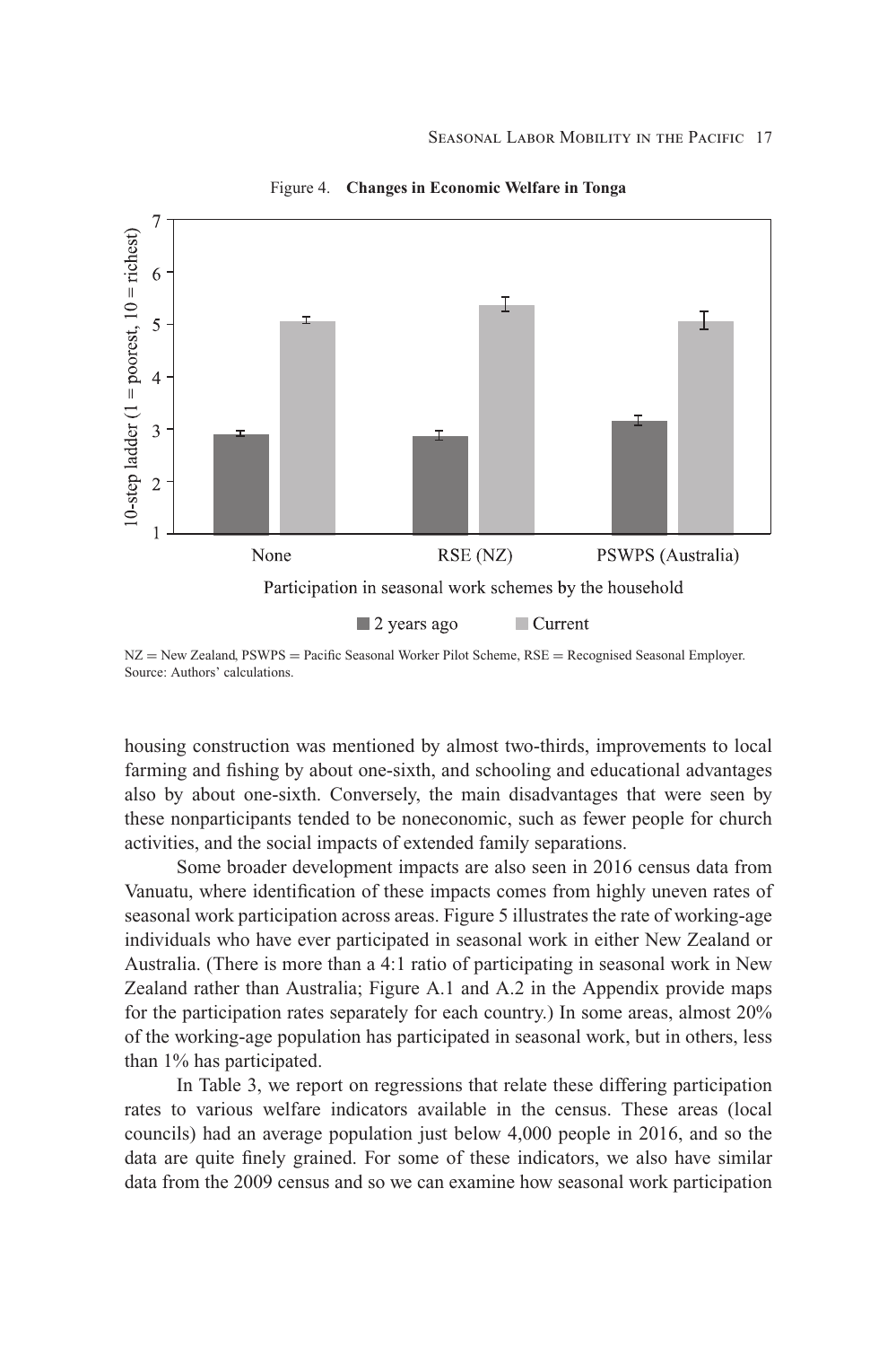

Figure 5. **Local Variation in Participation Rates for Seasonal Work in New Zealand or Australia (%)**

Note: This map was not produced by the cartography unit of the Asian Development Bank. The boundaries, colors, denominations, and any other information shown on this map do not imply, on the part of the Asian Development Bank, any judgment on the legal status of any territory, or any endorsement or acceptance of such boundaries, colors, denominations, or information.

Source: Authors' calculations.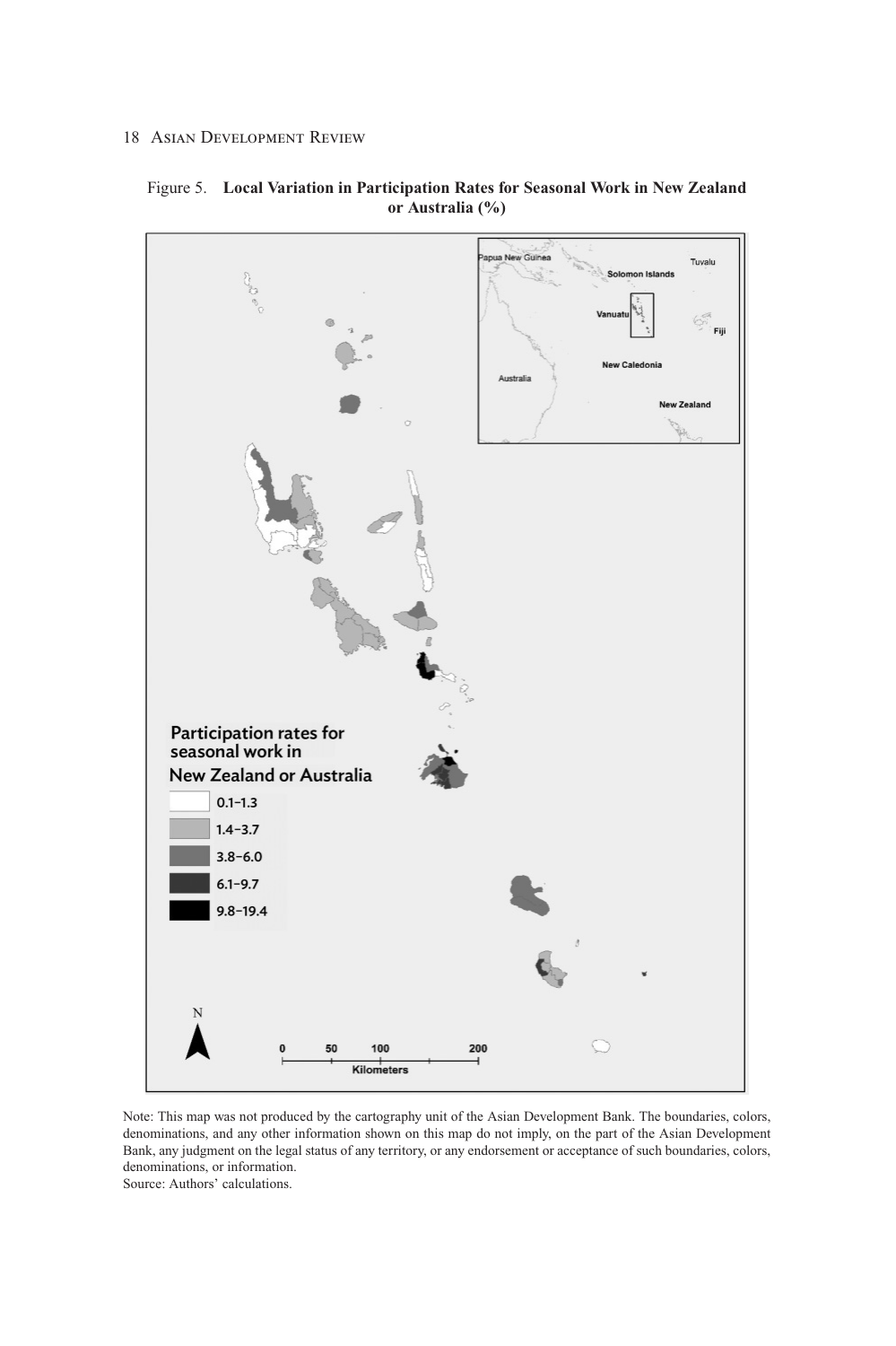|                                                    |                                  | <b>OLS Regression Coefficients</b><br>(Robust <i>t</i> -statistics) and $R^2$ |                         |                                  | <b>Beta Coefficients</b> |               |
|----------------------------------------------------|----------------------------------|-------------------------------------------------------------------------------|-------------------------|----------------------------------|--------------------------|---------------|
| <b>Welfare Indicator (Rates</b>                    | <b>Ever Worked Seasonally in</b> |                                                                               |                         | <b>Ever Worked Seasonally in</b> |                          |               |
| for Local Council Areas)                           | NZ<br>Australia                  |                                                                               | <b>Either</b>           | NZ                               | Australia                | <b>Either</b> |
| Iron roof on dwelling                              | 3.262                            | 19.904                                                                        | 3.520                   | 0.40                             | 0.55                     | 0.47          |
|                                                    | $(3.23)$ ***                     | $(4.77)$ ***                                                                  | $(3.80)$ ***            |                                  |                          |               |
| $R^2$                                              | 0.16                             | 0.30                                                                          | 0.22                    |                                  |                          |               |
| Bush material roof on                              | $-3.296$                         | $-20.310$                                                                     | $-3.565$                | $-0.39$                          | $-0.55$                  | $-0.46$       |
| dwelling                                           | $(3.14)$ ***                     | $(4.85)$ ***                                                                  | $(3.70)$ ***            |                                  |                          |               |
| $R^2$                                              | 0.15                             | 0.30                                                                          | 0.22                    |                                  |                          |               |
| Walls mainly concrete or                           | 1.908                            | 7.870                                                                         | 1.898                   | 0.47                             | 0.44                     | 0.51          |
| brick                                              | $(4.53)$ ***                     | $(2.55)$ **                                                                   | $(5.04)$ ***            |                                  |                          |               |
| $R^2$                                              | 0.22                             | 0.19                                                                          | 0.26                    |                                  |                          |               |
| Walls mainly traditional                           | $-4.144$                         | $-21.946$                                                                     | $-4.329$                | $-0.44$                          | $-0.53$                  | $-0.50$       |
| material                                           | $(3.75)$ ***                     | $(4.73)$ ***                                                                  | $(.4.36)$ ***           |                                  |                          |               |
| $\mathbb{R}^2$                                     | 0.19                             | 0.28                                                                          | 0.25                    |                                  |                          |               |
| Lighting mainly from solar                         | 2.567                            | 4.804                                                                         | 2.305                   | 0.40                             | 0.17                     | 0.39          |
| panels                                             | $(.4.35)$ ***                    | (1.24)                                                                        | $(3.92)$ ***            |                                  |                          |               |
| $R^2$                                              | 0.16                             | 0.03                                                                          | 0.16                    |                                  |                          |               |
| Lighting mainly from solar                         | $-3.109$                         | $-19.480$                                                                     | $-3.377$                | $-0.40$                          | $-0.57$                  | $-0.48$       |
| lamp(s)                                            | $(4.12)$ ***                     | $(5.03)$ ***                                                                  | $(4.83)$ <sup>***</sup> |                                  |                          |               |
| $R^2$                                              | 0.16                             | 0.33                                                                          | 0.23                    |                                  |                          |               |
| Mobile phone users                                 | 1.356                            | 7.488                                                                         | 1.430                   | 0.31                             | 0.39                     | 0.36          |
|                                                    | $(3.67)$ ***                     | $(3.25)$ ***                                                                  | $(4.14)$ ***            |                                  |                          |               |
| $R^2$                                              | 0.10                             | 0.15                                                                          | 0.13                    |                                  |                          |               |
| Internet users                                     | 0.605                            | 8.489                                                                         | 0.959                   | 0.16                             | 0.53                     | 0.26          |
|                                                    | (1.44)                           | $(2.80)$ ***                                                                  | $(1.92)^{*}$            |                                  |                          |               |
| $R^2$                                              | 0.03                             | 0.28                                                                          | 0.07                    |                                  |                          |               |
| Own-business is main                               | 0.931                            | 2.673                                                                         | 0.876                   | 0.21                             | 0.14                     | 0.22          |
| household income                                   | $(1.73)^*$                       | (1.23)                                                                        | $(1.86)^*$              |                                  |                          |               |
|                                                    | 0.04                             | 0.02                                                                          | 0.05                    |                                  |                          |               |
| Changes in welfare indicator between 2009 and 2016 |                                  |                                                                               |                         |                                  |                          |               |
| Iron roof on dwelling                              | 0.965                            | $-0.891$                                                                      | 0.759                   | 0.23                             | $-0.05$                  | 0.20          |
|                                                    | $(2.01)$ **                      | (0.64)                                                                        | $(1.60)$ ***            |                                  |                          |               |
| $R^2$                                              | 0.05                             | 0.00                                                                          | 0.04                    |                                  |                          |               |
| Walls mainly concrete or                           | 1.136                            | 0.203                                                                         | 0.945                   | 0.40                             | 0.02                     | 0.37          |
| brick                                              | $(2.81)$ ***                     | (0.18)                                                                        | $(2.37)$ **             |                                  |                          |               |
| $R^2$                                              | 0.17                             | 0.00                                                                          | 0.14                    |                                  |                          |               |
| Lighting mainly from solar                         | 2.350                            | 4.521                                                                         | 2.123                   | 0.40                             | 0.17                     | 0.39          |
| panels                                             | $(.4.33)$ ***                    | (1.39)                                                                        | $(4.07)$ ***            |                                  |                          |               |
| $R^2$                                              | 0.16                             | 0.03                                                                          | 0.16                    |                                  |                          |               |
| Own-business is main                               | 0.944                            | 2.612                                                                         | 0.886                   | 0.20                             | 0.12                     | 0.20          |
| household income                                   | (1.59)                           |                                                                               | $(1.70)^*$              |                                  |                          |               |
|                                                    | 0.04                             | (1.11)<br>0.02                                                                | 0.04                    |                                  |                          |               |
|                                                    |                                  |                                                                               |                         |                                  |                          |               |

Table 3. **Higher Rates of Seasonal Work Participation Associated with Improved Welfare Indicators in Vanuatu**

NZ = New Zealand, OLS = ordinary least squares.<br>Notes: The sample size is 66 local council areas, regressions include a constant that is not reported, and *t*-statistics<br>from robust standard errors are in parentheses.<sup>\*\*\*</sup> respectively.

Source: Authors' calculations.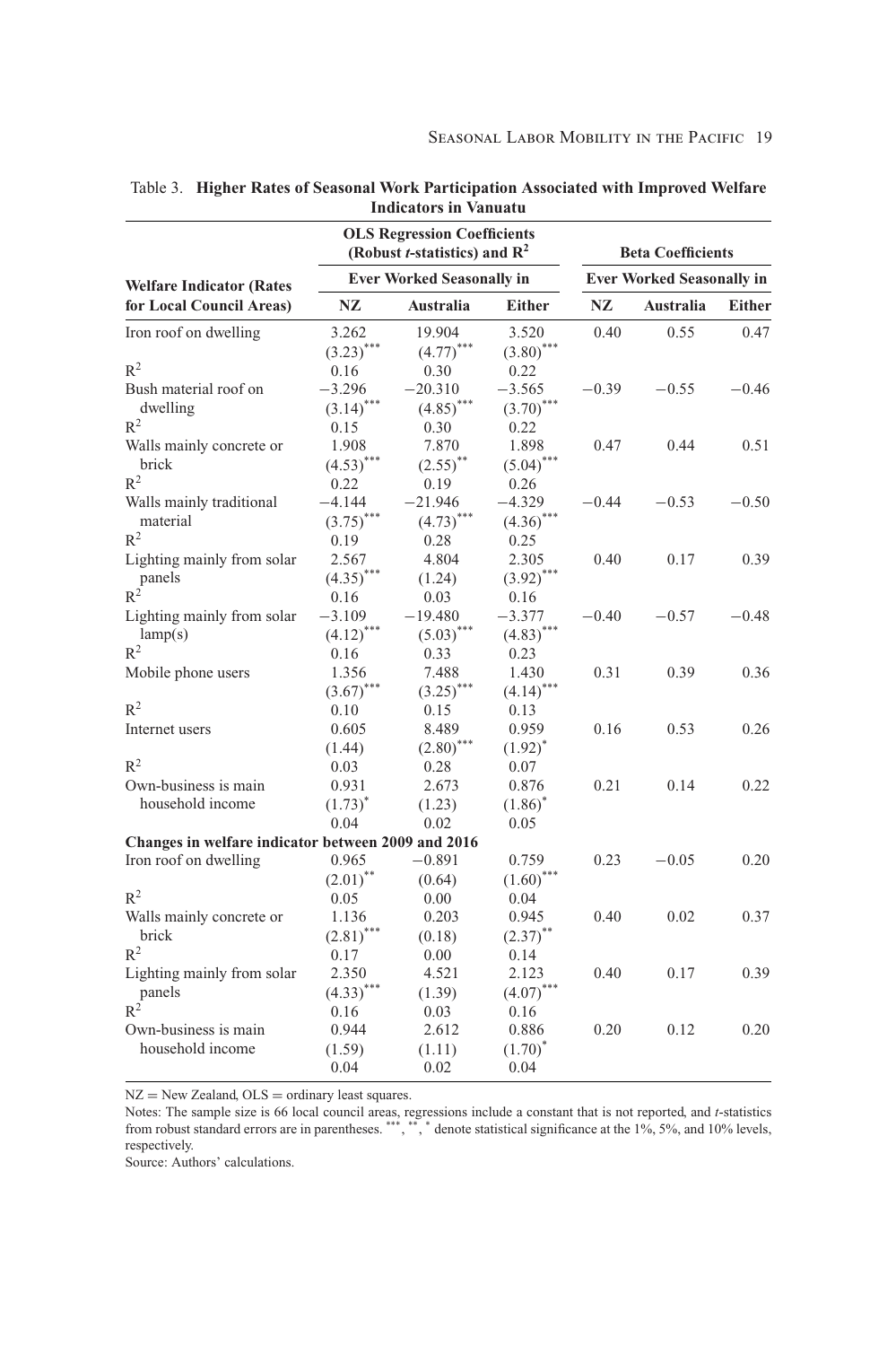rates within a local council area affect temporal changes in the welfare indicator. These differenced estimates let us rule out a concern that correlations between wealth indicators and seasonal work participation rates reflect reverse causality, which would occur if workers were selected from wealthier areas.

Local areas with higher participation rates in seasonal work have higher proportions of dwellings with iron roofs and lower proportions with bush material roofs. Iron roofs have not just greater weather-tightness and life expectancy, they also help with harvesting rainwater to free up labor—typically labor completed by women—that would otherwise be needed to fetch water from streams, wells, and other sources that may be quite distant. A related trend is that dwellings are more likely to have concrete or brick walls and less likely to have traditional material walls when a higher proportion of the local working-age population has participated in seasonal work. For these effects on dwelling attributes, a standard deviation increase in local rates of participation in seasonal work leads to changes of about 0.4–0.5 standard deviations in the dwelling variables, with not much difference between the effects of seasonal work in New Zealand versus Australia.<sup>13</sup> In contrast, having solar panels as the main source of lighting seems to be associated only with the local participation rate for seasonal work in New Zealand but not Australia.<sup>14</sup> This is consistent with reports of RSE workers purchasing solar equipment in New Zealand and shipping it home in containers with their personal effects at the end of the season. In contrast, most Vanuatu SWP workers in Australia, even when working in regions near shipping ports, stated they did not get the same opportunity to ship home equipment such as solar panels and other merchandise. Many RSE workers who purchased solar equipment in New Zealand explained why they did not instead purchase solar panels and accessories locally in Vanuatu as being related to the quality of the products available locally.

There is also evidence of upgrading energy sources because local areas with high rates of seasonal work participation have much lower rates of relying on solar lamps as the main lighting source. These solar lamps are much smaller and provide inferior light to what can be obtained from solar panels. Other changes that have been observed qualitatively are that solar panels supplied by RSE workers have replaced petrol-powered generators and created a new source of business in areas

<sup>&</sup>lt;sup>13</sup>A potential complication for interpreting patterns of dwelling-related variables is that almost one-third of households in Vanuatu had dwellings destroyed by Cyclone Pam in March 2015. The destruction, and subsequent rebuilding, may affect the types of roofs and walls (and whether solar panels are used), and could be related to seasonal work participation rates if the cyclone damage reduced participation rates from some areas. In Appendix Table A.1, we repeat some of the regressions reported in Table 3 but add a control for the proportion of households in each council area that had dwellings destroyed. We find that the values for the seasonal work impacts are largely the same as in Table 3.

<sup>&</sup>lt;sup>14</sup>The 2016 census asked about various sizes of solar panels. We aggregated the responses to aid comparability with the 2009 census that had a single, all-inclusive question on solar. However, among the disaggregated categories, it is whole-house 50-watt to 150-watt systems that are most positively affected by having higher participation rates in seasonal work in New Zealand.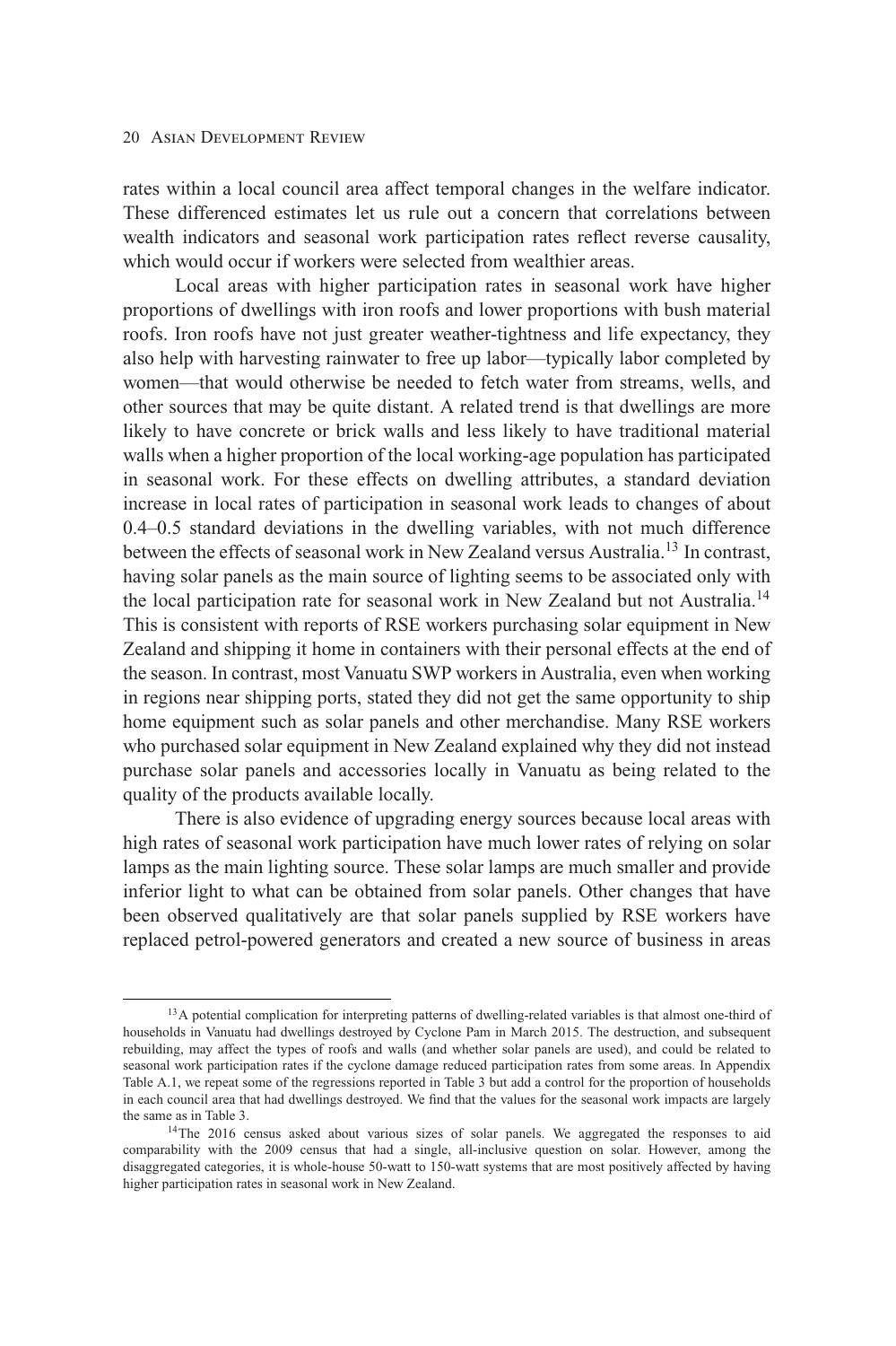with no supply of electricity, such as establishing a charging service for the mobile phones and other devices that have become more widespread throughout the country (Bailey 2014). Likewise, a Vanuatu journalist insisted to the second author that a flight over Epi island would show the impacts of RSE workers and their solar panels: "When you fly over Epi island it's like flying over a miniature version of Port Vila. The night sky is lit up with workers solar lighting."

The other indicators in Table 3 suggest that higher rates of seasonal work participation are associated with higher mobile phone usage and (for SWP only) Internet usage. There is also less precisely estimated evidence for an increased rate of own-account businesses as a household's main income source, consistent with the findings from Bailey and Kautoke-Holani (2018). This effect on business activity is also seen in the differenced specification at the foot of Table 3; areas with higher seasonal work participation rates saw own-account businesses become more prevalent as the most important household income source between 2009 and 2016.<sup>15</sup> The differenced specification also shows that the effect of RSE participation on dwelling variables (e.g., iron roof, concrete walls, and lighting mainly from solar panels) seen with the cross-sectional data is largely the same when the analysis is in terms of changes. Thus, it is not the case that RSE workers were selected from areas that had preexisting higher standards of dwellings and better sources of lighting. Instead, the patterns seen with the 2016 data most likely reflect causal impacts of RSE participation in improving dwelling quality.

## **From Seasonal Work in Australia**

The small size of Australia's scheme over most of its lifetime proportionately it should be more than five times larger than the New Zealand scheme given the relative size of Australia's economy and population—is shown in a calculation made by Gibson and McKenzie (2011) when evaluating benefits that Kiribati, Tonga, and Vanuatu gained from supplying workers to the pilot Australian scheme. Even though the income gains for households supplying workers to the Australian SWP scheme were the same order of magnitude as for those supplying workers to New Zealand's RSE scheme (between 30% and 40% compared with similar households not supplying workers), aggregate gains were just  $3\%$ of those for the RSE program at that time because of the very small scale of Australia's scheme. Notably, during the multiyear pilot of the Australian scheme, available spaces were undersubscribed (Hay and Howes 2012). However, substantial changes were announced in June 2015, with the SWP becoming an uncapped scheme and expanding beyond the original focus on horticulture to include the aquaculture, cane, and cotton sectors within the broader agricultural industry.

<sup>&</sup>lt;sup>15</sup>The differenced specification is only available for income sources and dwelling-related variables because questions related to mobile phones and the Internet were asked differently in 2009 and 2016.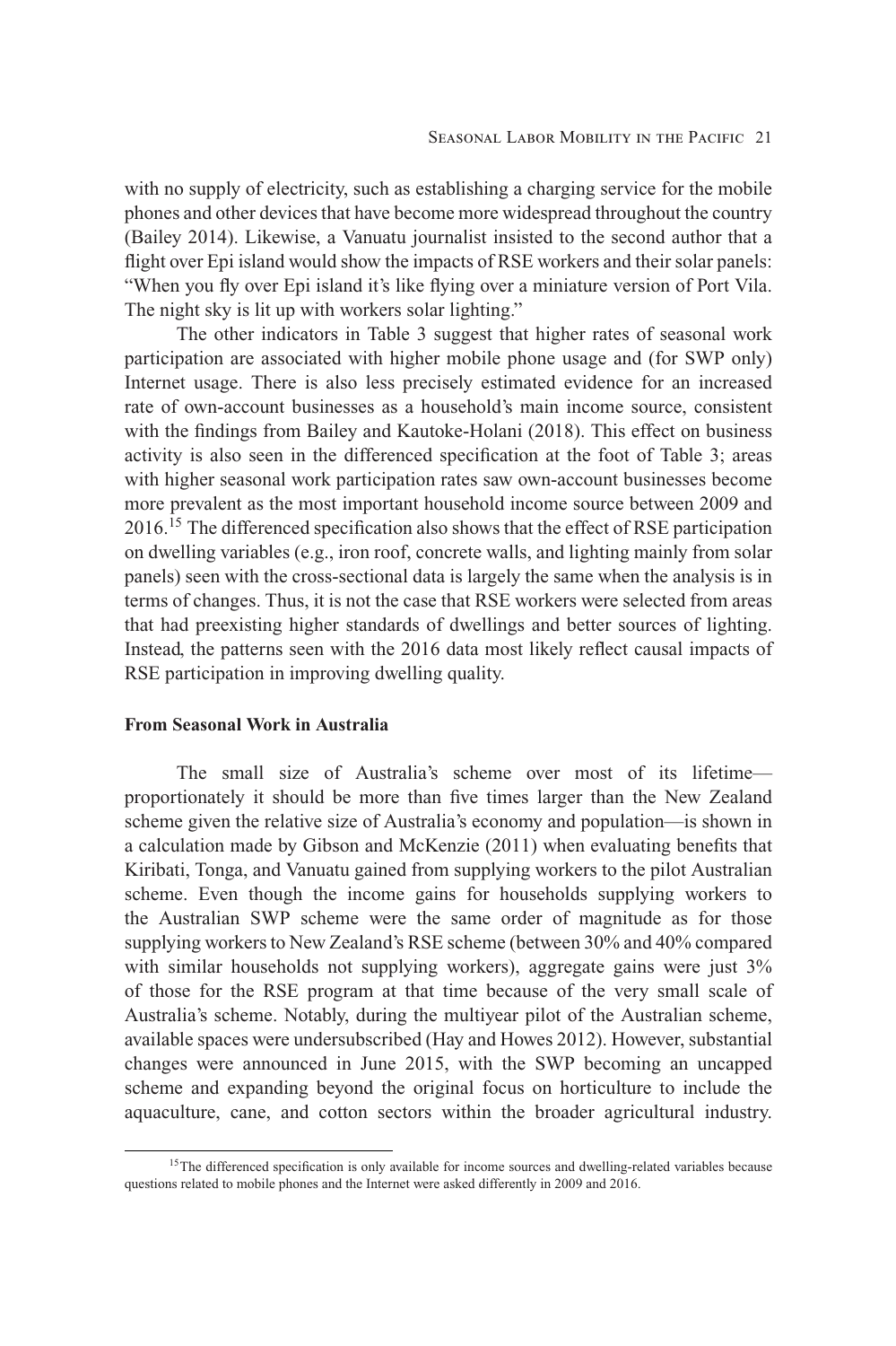More recently, the scheme has been further expanded to accommodation industries in specified locations (e.g., Northern Territory, Tropical North Queensland, and Western Australia).

Building on the previous work from Gibson and McKenzie (2011), the World Bank produced a report, *Maximizing the Development Impacts from Temporary Migration: Recommendations for Australia's Seasonal Worker Programme* (Doyle and Sharma 2017). This report argued that many reforms have occurred for the SWP that have allowed steady growth in seasonal worker numbers (2017), as also shown in Figure 4. Doyle and Sharma (2017, 65–66) found "the savings accrued . . . average to A\$6,650 (per worker) across the programme. . . At the aggregate level, the SWP has employed 17,230 Pacific Islanders since 2012 and delivered approximately A\$144 million in net gains to the region." Similar to our findings on the impacts on sending communities from RSE participation, there have been noticeable development impacts from SWP participation at the individual, household, and community levels.

Qualitative and quantitative research associated with these programs show that priorities for seasonal workers, their families, and communities include everyday consumables, purchasing land and building permanent material houses, home improvements, school fees, and money for the community, church, and customary needs. Investing incomes for business opportunities generally occurs after 3 years of participation and the side effects of businesses investment can then create a need to continue participating. For example, workers who obtain loans in their home countries for the purchase of land and expensive capital items—such as trucks, buses, and boats—return to Australia (and New Zealand) annually so that seasonal work earnings can support the ongoing financing needs of these business ventures (Bailey and Kautoke-Holani 2018).<sup>16</sup>

#### **V. Future Prospects**

The seasonal labor mobility opportunities provided by Australia and New Zealand have had positive impacts in the Pacific to date, but a key question is whether scope exists to expand these programs. One way to examine this issue is with the ratio of seasonal workers to total employment in the host countries. As noted above, RSE workers were 0.42% of total employment in New Zealand in 2018. Applying this ratio to Australia's total employment of 12.8 million, there would be 54,000 SWP workers in Australia, rather than the actual number of 8,457 in 2018. If New Zealand's experience is considered unrealistic for Australia—because the labor-intensive horticultural industry in Australia is less

<sup>16</sup>Obtaining a loan prior to overseas seasonal work opportunities, and in the first few seasons of the RSE program, was difficult, but access to loans has increased over time. A study examining loans approved to seasonal and nonseasonal households would be useful.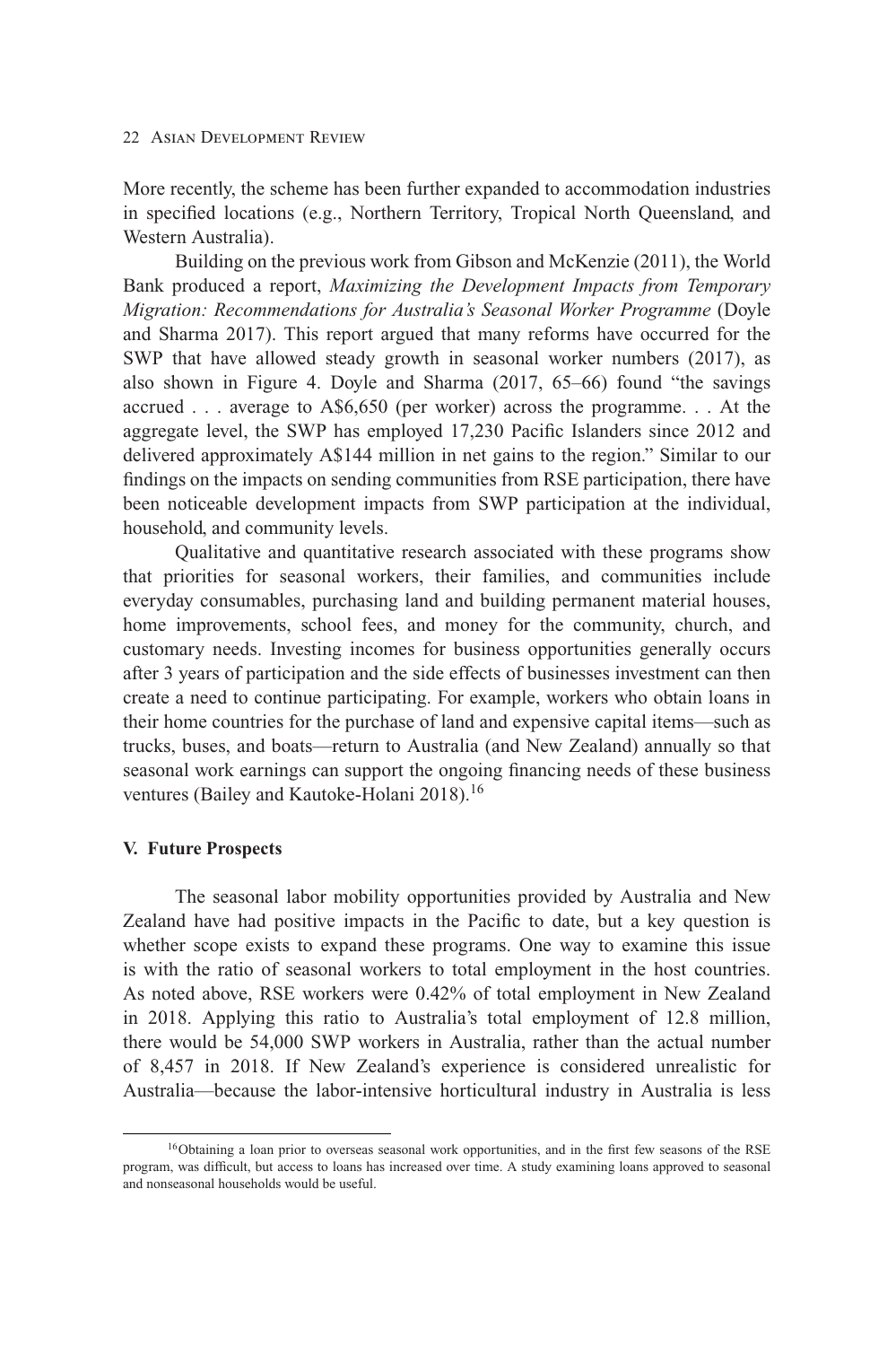export focused, policy making is more fragmented, and migration issues are more sensitive—then another benchmark is provided by Canada: a country of more comparable size that has an even less labor-intensive and less seasonal primary sector than Australia. The Seasonal Agricultural Worker Program in Canada has been in place for 50 years and brings about 35,000 workers per year from Mexico and the Caribbean (Canadian Agricultural Human Resource Council 2017), which is equivalent to 0.2% of total employment in Canada. If this ratio were applied to Australia, there would be 24,000 SWP workers. According to these metrics, there seems scope for seasonal labor mobility opportunities to more than double—just for Australia, New Zealand, and the Pacific—without even considering any broadening of the sectors where seasonal workers can be employed.

In terms of broadening the sectoral focus, the Government of New Zealand is exploring new industries that could employ temporary workers from Pacific island states, such as construction and fisheries. Moreover, other industries such as forestry and dairy have also been lobbying for an overseas temporary workforce similar to the RSE. The recent Pacific Trades Partnership that involved recruiting Pacific workers for the post-earthquake Canterbury rebuild has been viewed positively for its achievements thus far and has the potential for further expansion.<sup>17</sup>

In July 2018, Australia's Pacific Labour Scheme (PLS) commenced. Like the SWP, the PLS is open to Pacific countries and Timor-Leste. However, the key difference is that it allows visas for low-skilled workers and semi-skilled workers for a period of up to 3 years. Like the SWP, it includes work in the accommodation and tourism sectors. However, this scheme also includes work in health care—such as aged care, nonseasonal agriculture work, forestry, and fishing. The visa is for up to 3 years, which is significantly higher than the 7-month visa for the RSE program (except Kiribati and Tuvalu, which have 9-month visas) and the visa period for the SWP, which increased to 9 months in 2018. An interesting difference between the PLS and the SWP is that initial recruitment is solely conducted through Pacific government employment units. The visa for the PLS, and now the SWP, is multi-entry, giving employers and workers greater flexibility in immigration processing. Given the new longer-term visa for workers, it is only a matter of time before consideration of pathways to permanent residency for repeat workers, such as those who move upward into supervisory positions, will be highlighted in a discussion of these schemes. These pathways will be vital, especially for workers from countries suffering climate and environmental damage. Labor migration is not necessarily the answer to these problems, but it can assist in providing external finance, relieving population pressures, and creating possible connections that help to set up new transnational diaspora.

[<sup>17</sup>See http://www.scoop.co.nz/stories/ED1806/S00077/mbie-contracts-ara-to-assess-pacific-island-laborers.](http://www.scoop.co.nz/stories/ED1806/S00077/mbie-contracts-ara-to-assess-pacific-island-laborers.htm) htm (accessed May 13, 2019).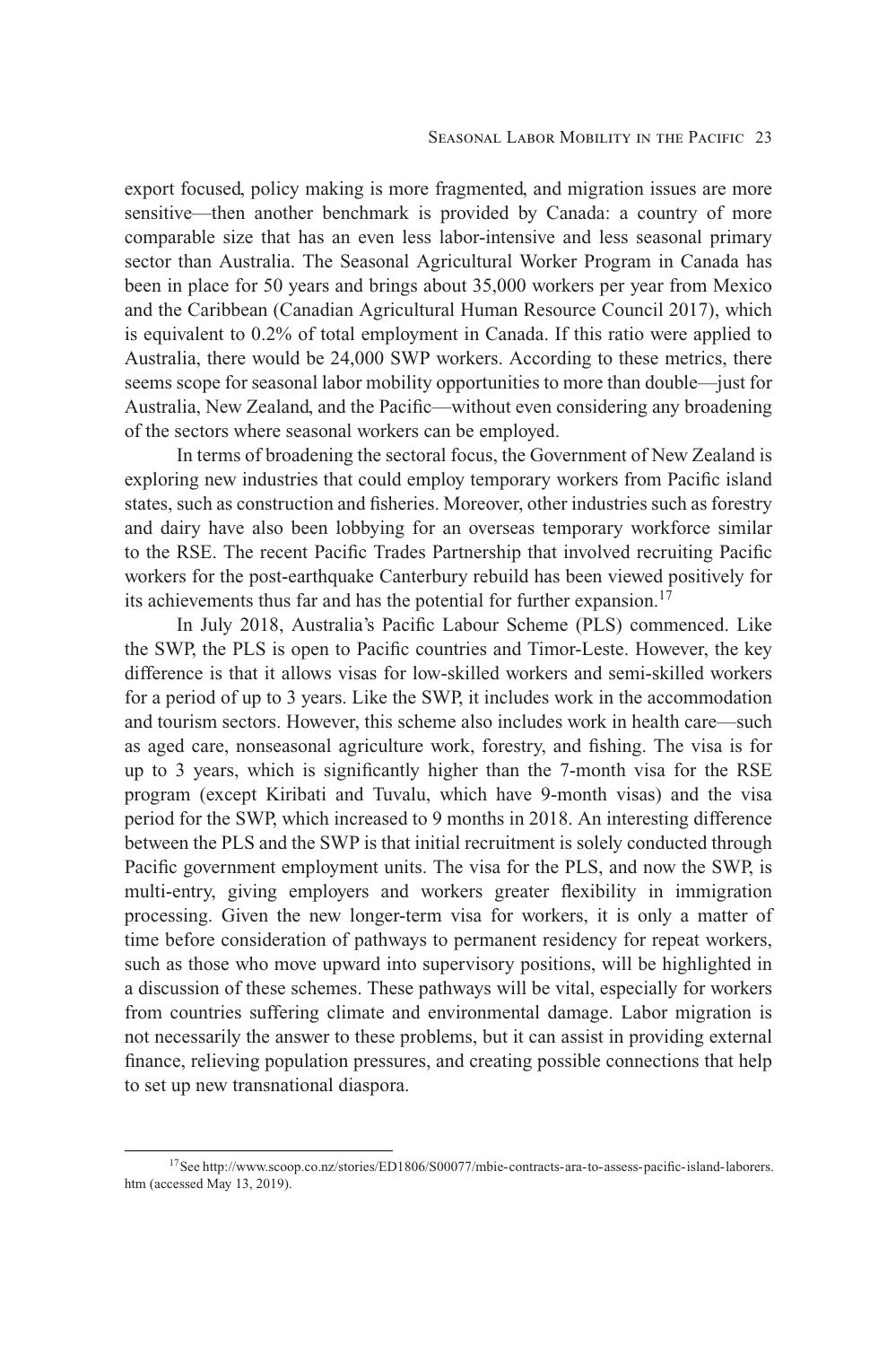|                                  | Working-Age Population (Ages 15–64) in Millions |         |                        |          |  |  |
|----------------------------------|-------------------------------------------------|---------|------------------------|----------|--|--|
| <b>Economies</b>                 | 2015                                            | 2050    | <b>Absolute Change</b> | % Change |  |  |
| East and Southeast Asia          | 1,581.6                                         | 1,433.6 | $-148.0$               | $-9.4\%$ |  |  |
| China, People's Republic of      | 1,014.8                                         | 814.9   | $-199.9$               | $-19.7%$ |  |  |
| Japan                            | 78.1                                            | 55.6    | $-22.5$                | $-28.8%$ |  |  |
| Thailand                         | 49.1                                            | 37.9    | $-11.2$                | $-22.8%$ |  |  |
| Korea, Republic of               | 37.0                                            | 26.8    | $-10.2$                | $-27.6%$ |  |  |
| Taipei, China                    | 17.4                                            | 12.3    | $-5.1$                 | $-29.3%$ |  |  |
| Lao People's Democratic Republic | 4.2                                             | 6.3     | 2.1                    | 50.0%    |  |  |
| Cambodia                         | 10.0                                            | 14.5    | 4.5                    | 45.0%    |  |  |
| Viet Nam                         | 65.7                                            | 70.6    | 4.9                    | $7.5\%$  |  |  |
| Malaysia                         | 21.3                                            | 27.9    | 6.6                    | 31.0%    |  |  |
| Myanmar                          | 35.0                                            | 42.3    | 7.3                    | 20.9%    |  |  |
| Philippines                      | 64.3                                            | 100.3   | 36.0                   | 56.0%    |  |  |
| Indonesia                        | 173.1                                           | 213.3   | 40.2                   | 23.2%    |  |  |
| Australasia                      | 18.8                                            | 23.5    | 4.7                    | 25.0%    |  |  |
| Australia                        | 15.8                                            | 20.1    | 4.3                    | 27.2%    |  |  |
| New Zealand                      | 3.0                                             | 3.4     | 0.4                    | 13.3%    |  |  |
| Melanesia and Timor-Leste        | 6.5                                             | 12.2    | 5.7                    | 87.7%    |  |  |
| Fiji                             | 0.6                                             | 0.6     | 0.0                    | $0.0\%$  |  |  |
| Vanuatu                          | 0.2                                             | 0.3     | 0.1                    | 50.0%    |  |  |
| Solomon Islands                  | 0.3                                             | 0.7     | 0.4                    | 133.3%   |  |  |
| Timor-Leste                      | 0.7                                             | 1.5     | 0.8                    | 114.3%   |  |  |
| Papua New Guinea                 | 4.7                                             | 9.1     | 4.4                    | 93.6%    |  |  |

Table 4. **Forecast Changes in Working-Age Populations in Asia and the Pacific**

Note: Economies are listed in ascending order of their absolute change in working-age population from 2015 to 2050. Only countries in East and Southeast Asia with absolute changes exceeding 1 million are listed, but the regional total includes all countries.

Source: Authors' calculations from United Nations *World Population Prospects: The 2017 Revision* (medium variant forecasts).

There may be even more scope for seasonal work in East and Southeast Asia in the future. The next 30 years will see a large decline in the working-age population in these regions, which can be expected to impact seasonal labor-intensive activities. The working-age population (15–64 years) for Asian Development Bank member economies in East and Southeast Asia is forecast to decline by 150 million between 2015 and 2050 (Table 4).<sup>18</sup> The largest source of decline will be in the People's Republic of China, where the working-age population will fall by 200 million from 2015 to 2050. There will also be large declines in Japan; Thailand; the Republic of Korea; and Taipei,China. While Indonesia and the Philippines are forecast to each add about 40 million and 36 million people, respectively to their working-age population during the review period—and Myanmar, Malaysia, Viet Nam, and Cambodia between 4 and 8 million

<sup>18</sup>These estimates are based on medium variant country-level estimates in the UN's *World Population Prospects: The 2017 Revision*.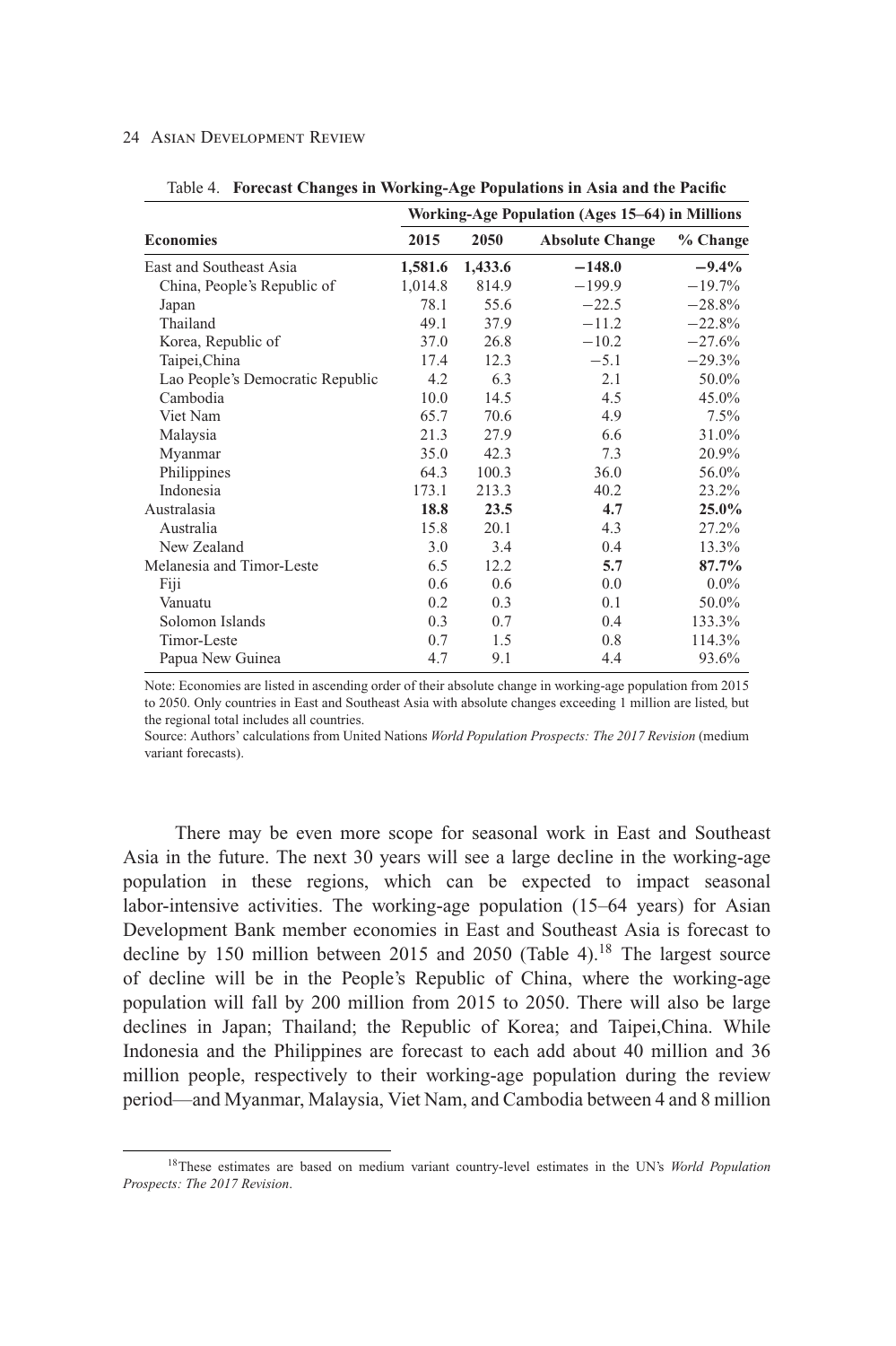each—the net effect will still be a decline that is equivalent to almost 10% of the 2015 working-age population in East and Southeast Asia. Most countries in the Pacific are too small and slow-growing to help supply this future labor deficit, but scope exists from the rapidly growing populations of the Melanesian countries and Timor-Leste. Between 2015 and 2050, these five countries are forecast to add 5.7 million people of working age: 4.4 million in Papua New Guinea, 0.8 million in Timor-Leste, 0.4 million in Solomon Islands, 0.1 million in Vanuatu, and no increase in Fiii. $19$ 

Moreover, a focus on national-level changes in the working-age population misses opportunities that may arise for supplying seasonal labor in rural areas. For example, even though the working-age population in Australia, New Zealand, and the Pacific will continue growing between 2015 and 2050, by over one-quarter for Australia and almost one-seventh for New Zealand, these figures disguise a great deal of heterogeneity. Internal migration trends and local population dynamics have already produced, and will continue to produce, declining working-age populations in many regions in Australia and New Zealand. For example, Jackson (2019) notes that while New Zealand's overall working-age population rose 8% from 2013 to 2018, for 29 out of 67 territorial authorities, which is the second subnational level in New Zealand, the working-age population shrank. From 2013 to 2023, it is expected that 61% of New Zealand's territorial authorities will see their working-age populations decline (Jackson 2019). In these shrinking regions, circular seasonal immigrants from the Pacific may help keep the local population maintain public services, ensure ongoing demand for housing (given that the aging local population will be moving out of private dwellings), and particularly may be able to fill gaps in the local labor force. Given that the primary sector is more important in regional economies than in cities, the comparative advantage of Pacific migrants in less-skilled work—in comparison to skill-selected immigrants with higher formal qualifications who are more likely to settle in cities—also suits the industrial profile of regional economies.

# **VI. Conclusions**

New labor mobility programs between Pacific island countries and Australia and New Zealand have been beneficial for host countries in a number of ways. Labor from the Pacific has not only assisted in filling shortages in labor-intensive industries such as horticulture, but it has also increased productivity levels compared with what was possible with traditional sources of seasonal labor. Most community- and country-specific studies in the Pacific have shown positive development outcomes for households supplying workers, their communities, and

<sup>&</sup>lt;sup>19</sup>The potential supply from the largest two countries, Papua New Guinea and Timor-Leste, is also noted in an analysis of how migration may help close Asia's emerging labor shortages (Kang and Magoncia 2016).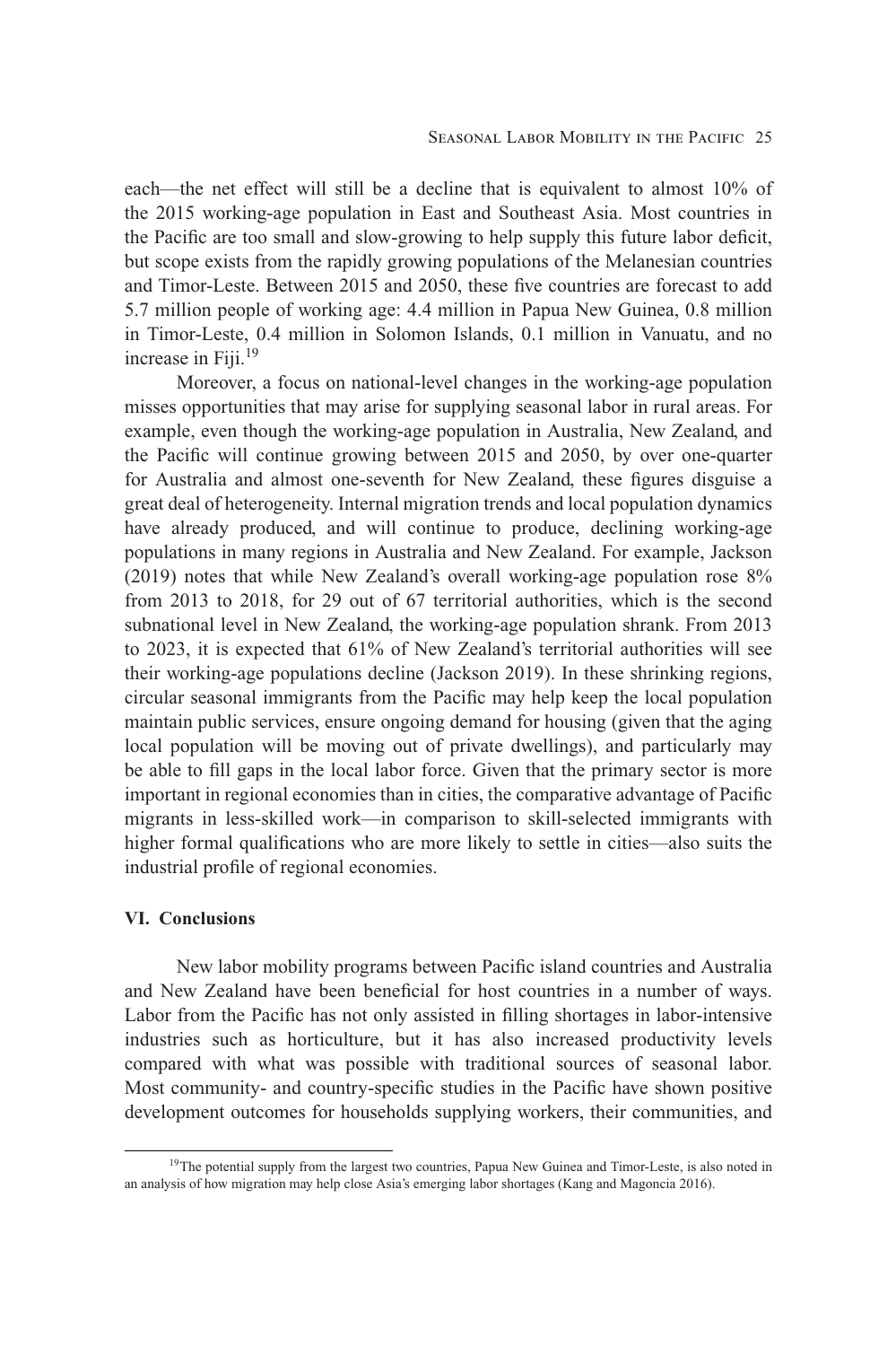their home countries, although more research is needed to examine the long-term impacts of this seasonal labor migration. While the results reported here are specific to these programs, features such as circularity, allowing smaller employers to jointly recruit, and being agnostic to whether the employer is an orchardist or a labor hire contractor, and the development of local mechanisms that enable households who do not supply migrant workers to still see some benefits, could be usefully copied in other settings.

Questions arising from these new labor migration opportunities revolve around challenges and limitations, including what newer opportunities are on the horizon and how will they fit with the management and sustainability of existing programs without limiting potential economic developments. A number of participating Pacific countries are currently asking these questions while preparing new overseas labor mobility policy frameworks. Furthermore, the Government of New Zealand is undertaking a review of the RSE program and its objectives to explore any possible unintended negative outcomes in sending countries. Like New Zealand, the newly established Pacific Labour Facility in Australia will also be working on many of these issues in consultation with all stakeholders and researchers. The viability of Pacific island countries in providing labor to meet new and increased labor demands in Australia and New Zealand will have to consider how these schemes impact the domestic availability of workers, their capacity to supply such labor, and the economic and social impacts associated with labor mobility. The sustainability of these seasonal migration programs will also depend on the political climate surrounding regional labor mobility, and the positive and constructive mutual relationships that enable employers to access these Pacific workers, and for workers to access these employment opportunities.

## **References**

- Bailey, Rochelle. 2014. "Working the Vines: Seasonal Migration, Money and Development in New Zealand. New Zealand and Ambrym, Vanuatu." PhD thesis, Department of Anthropology and Archeology, University of Otago.
	- \_\_\_\_\_\_. 2018. "RSE Workers Ten Years On." Devpolicy Blog. Canberra: The Australian National University (ANU).
- Bailey, Rochelle, and Charlotte Bedford. 2018. "Joint Recruitment in New Zealand. Why Not in Australia?" Devpolicy Blog. Canberra: ANU.
- Bailey, Rochelle, and Alisi Kautoke-Holani. 2018. Encouraging and Enhancing Economic Development in RSE and SWP. *DPA In Brief* 2018/3. Canberra: ANU.
- Canadian Agricultural Human Resource Council. 2017. A Review of Canada's Seasonal [Agricultural Worker Program. https://cahrc-ccrha.ca/sites/default/files/Emerging-Issues-](https://cahrc-ccrha.ca/sites/default/files/Emerging-Issues-Research/A%20Review%20of%20Canada%27s%20SAWP-Final.pdf)Research/A%20Review%20of%20Canada%27s%20SAWP-Final.pdf.
- Culling, Jamie, and Hayden Skilling. 2018. "How Does New Zealand Stack Up? A Comparison of Labour Supply across the OECD." *The Reserve Bank of New Zealand Bulletin* 81 (2):  $3 - 19$ .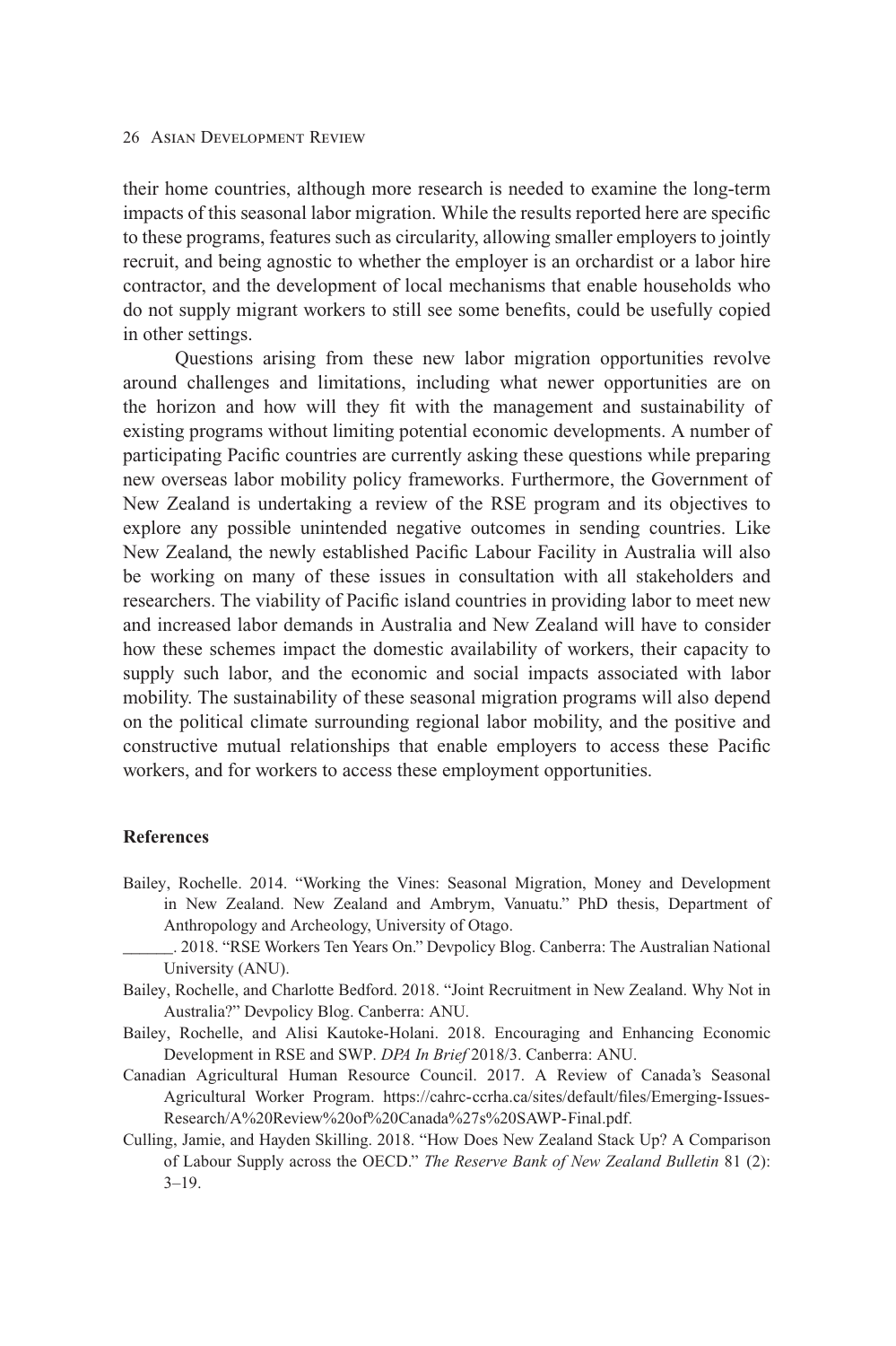- Curtain, Richard, Matthew Dornan, Stephen Howes, and Henry Sherrell. 2018. "Pacific Seasonal Workers: Learning from the Contrasting Temporary Migration Outcomes in Australian and New Zealand Horticulture." *Asia & the Pacific Policy Studies* 5 (3): 462–80.
- Doyle, Jesse Jon Gerome, and Manohar Sharma. 2017. *Maximizing the Development Impacts from Temporary Migration: Recommendations for Australia's Seasonal Worker Program (English)*. Washington, DC: World Bank Group. http://documents.worldbank.org/ [curated/en/572391522153097172/Maximizing-the-development-impacts-from-temporary](http://documents.worldbank.org/curated/en/572391522153097172/Maximizing-the-development-impacts-from-temporary-migration-recommendations-for-Australia-s-seasonal-worker-program)migration-recommendations-for-Australia-s-seasonal-worker-program.
- Gibson, John. 2007. "Is Remoteness a Cause of Slow Growth in the Pacific? A Spatial Econometric Analysis." *Pacific Economic Bulletin* 22 (1): 83–101.
- Gibson, John, and David McKenzie. 2011. "Australia's Pacific Seasonal Worker Pilot Scheme (PSWPS): Development Impacts in the First Two Years." *Asia Pacific Viewpoint* 52 (3): 361–70.
	- \_\_\_\_\_\_. 2014a. "The Development Impact of a Best Practice Seasonal Worker Policy." *Review of Economics and Statistics* 96 (2): 229–43.
	- \_\_\_\_\_\_. 2014b. "Development through Seasonal Worker Programs: The Case of New Zealand's RSE Program." In *International Handbook on Migration and Economic Development*, edited by R.E.B. Lucas, Chapter 7, 186–210. Edgar Elgar.
- Gibson, John, David McKenzie, and Halahingano Rohorua. 2008. "How Pro-Poor is the Selection of Seasonal Migrant Workers from Tonga under New Zealand's Recognized Seasonal Employer Program?" *Pacific Economic Bulletin* 23 (3): 187–204.
- \_\_\_\_\_\_. 2014. "Development Impacts of Seasonal and Temporary Migration: A Review of Evidence from the Pacific and Southeast Asia." *Asia & the Pacific Policy Studies* 1 (1): 18–32.
- Gibson, John, David McKenzie, Halahingano Rohorua, and Steven Stillman. 2018. "The Long-Term Impacts of International Migration: Evidence from a Lottery." *The World Bank Economic Review* 32 (1): 127–47.
- Gibson, John, David McKenzie, and Steven Stillman. 2011. "The Impacts of International Migration on Remaining Household Members: Omnibus Results from a Migration Lottery Program." *Review of Economics and Statistics* 93 (4): 1297–318.
	- \_\_\_\_\_\_. 2013. "Accounting for Selectivity and Duration-Dependent Heterogeneity when Estimating the Impact of Emigration on Incomes and Poverty in Sending Areas." *Economic Development and Cultural Change* 61 (2): 247–80.
- Greg[ory, Angela. 2006. "Pacific Solution Considered to Labour Market Shortages" http://www.](http://www.nzherald.co.nz/nz/news/article.cfm?c_id = 1&objectid = 10388069) nzherald.co.nz/nz/news/article.cfm?c\_id = 1&objectid = 10388069 (accessed October 18, 2013).
- Hay, Danielle, and Stephen Howes. 2012. "Australia's Pacific Seasonal Worker Pilot Scheme: Why Has Take-Up Been So Low?" ANU Development Policy Centre Discussion Paper No. 17.
- Howe, Joanna, Stephen Clibborn, Alexander Reilly, Diane van den Broek, and Chris Wright. 2019. "Towards a Durable Future: Tackling Labour Challenges in the Australian Horticulture Industry." University of Adelaide and University of Sydney.
- Jackson, Natalie. 2019. "The Implications of our Ageing Population." Address to the New [Zealand Community Boards Conference, New Plymouth. https://www.lgnz.co.nz/assets/](https://www.lgnz.co.nz/assets/CBC19/15f471482b/6-Natalie-Aging-Pop.pdf) CBC19/15f471482b/6-Natalie-Aging-Pop.pdf.
- Kang, Jong Woo, and Grendell Vie Magoncia. 2016. "How to Fill the Working-Age Population Gap in Asia: A Population Accounting Approach." ADB Economics Working Paper Series No. 499.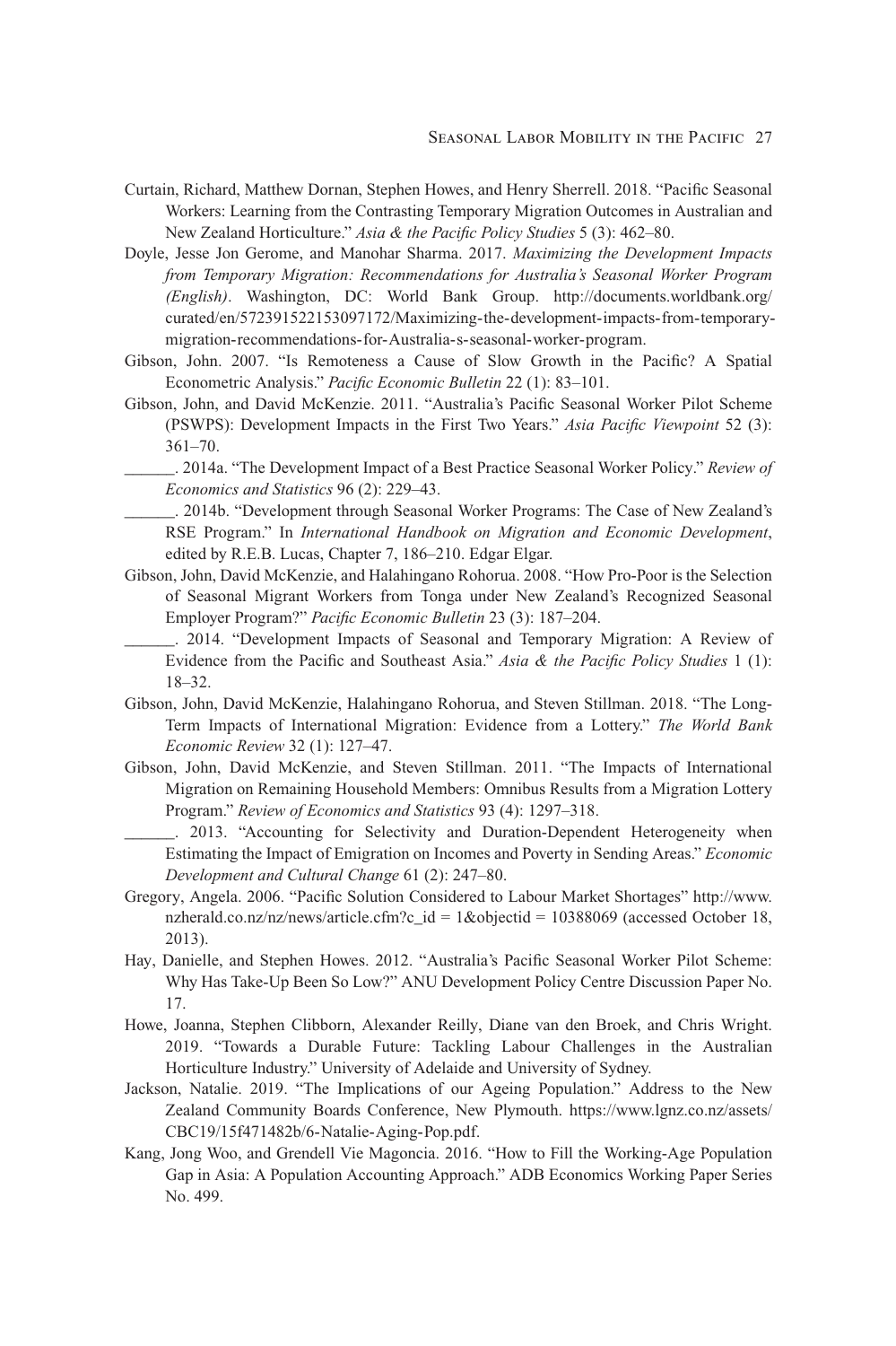- 28 Asian Development Review
- Leith, Robert, and Alistair Davidson. 2013. "Measuring the Efficiency of Horticultural Labour: Case Study on Seasonal Workers and Working Holiday Makers." ABARES report to client prepared for the Department of Agriculture's Agricultural Productivity Division. Canberra.
- Luthria, Manjula, and Mai Malaulau. 2013. "Bilateral Labour Agreements in the Pacific: A Development-friendly Case Study." In *Let Workers Move: Using Bilateral Labour Agreements to Increase Trade in Services*, edited by Sebastian Sáez, 129–48. Washington, DC: World Bank.
- Maguire, James, and Mark Johnson. 2018. *Recognised Seasonal Employers Survey–2018 Working Report*. Research New Zealand (Project No. 5018).
- McKenzie, David, Pilar Garcia Martinez, and L. Alan Winters. 2008. "Who is Coming from Vanuatu to New Zealand under the New Recognised Seasonal Employer Program?" *Pacific Economic Bulletin* 23 (3): 205–28.
- Merwood, Paul. 2012. "Return Migration and Earnings of Workers in New Zealand's Recognised [Seasonal Employer Scheme." New Zealand Department of Labour. http://www.tonganz.net/](http://www.tonganz.net/home/wp-content/uploads/2013/05/IMSED12_Return-Migration-and-Earnings-of-Workers-in-NZs-RSE-Scheme.pdf) home/wp-content/uploads/2013/05/IMSED12\_Return-Migration-and-Earnings-of-Worke rs-in-NZs-RSE-Scheme.pdf (accessed January 9, 2019).
- National Farmers' Federation. 2018. *2030 Roadmap for Australian Agriculture's Plan for a \$100 Billion Industry*[. https://www.aph.gov.au/DocumentStore.ashx?id=b48fb44a-1b44-](https://www.aph.gov.au/DocumentStore.ashx?id=b48fb44a-1b44-4c62-a846-1881f2c32e56&subId=674111) 4c62-a846-1881f2c32e56&subId=674111 (accessed May 9, 2019).
- New Zealand Department of Labour. 2010. *Final Evaluation Report of the Recognised Seasonal Employer Policy (2007–2009)*. Department of Labour, Wellington. <http://dol.govt.nz/publications/research/rse-evaluation-final-report/rse-final-evaluation.pdf> (accessed January 6, 2018).
- Ramasamy, Sankar, Vasantha Krishnan, Richard Bedford, and Charlotte Bedford. 2008. "The Recognised Seasonal Employer Policy: Seeking the Elusive Triple Wins for Development through International Migration." *Pacific Economic Bulletin* 23 (3): 171–86.
- World Bank. 2006. *At Home and Away: Expanding Job Opportunities for Pacific Islanders through Labour Mobility*. Washington, DC.
- Zhao, Shiji, Bill Binks, Heleen Kruger, Charley Xia, and Nyree Stenekes. 2018. "What Difference Does Labour Choice Make to Farm Productivity and Profitability in the Australian Horticulture Industry? A Comparison between Seasonal Workers and Working Holiday Makers." ABARES Research Report prepared for the World Bank. Canberra.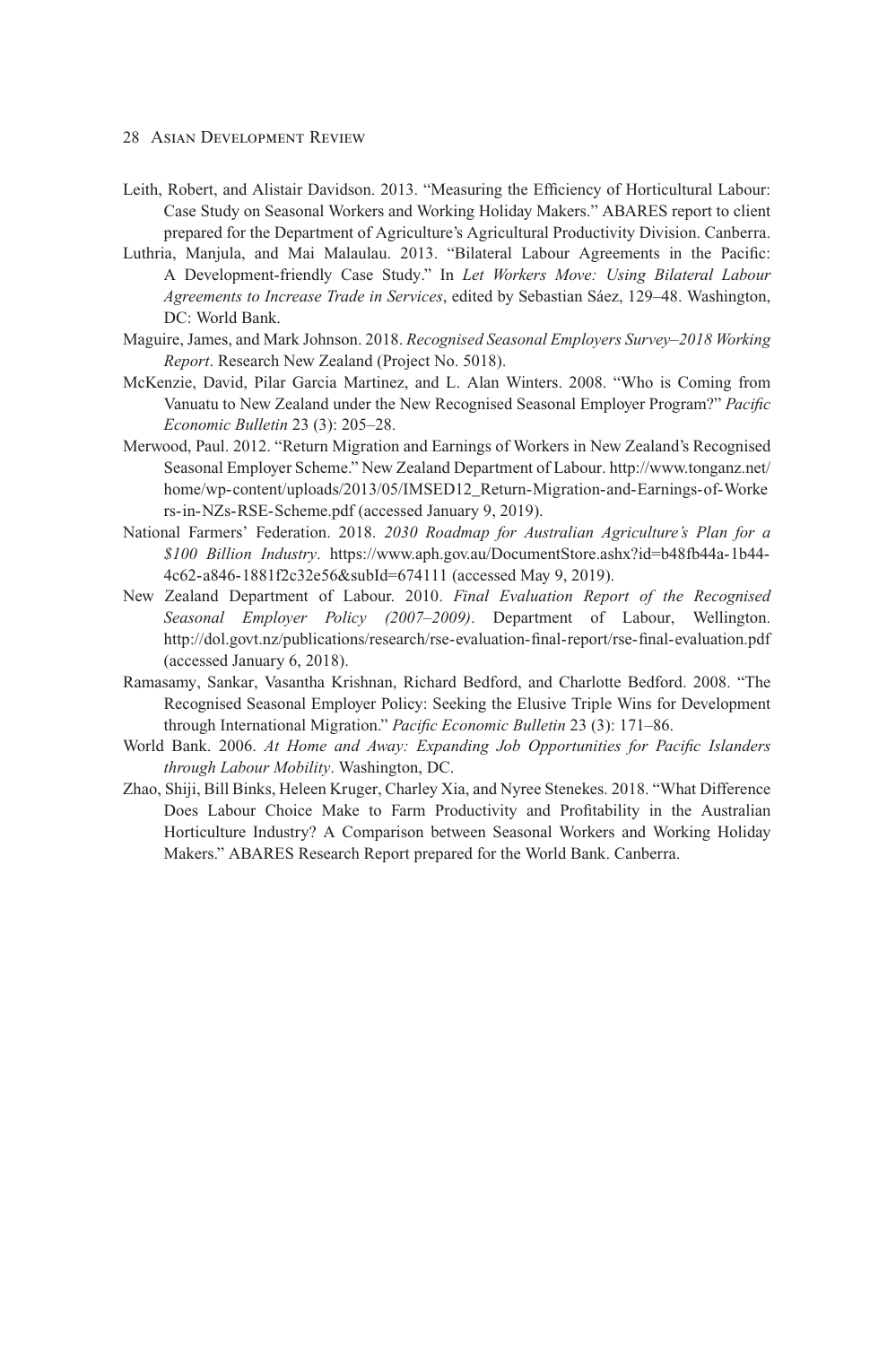# **Appendix**

## **OLS Regression Coefficients (Robust** *t***-statistics) and R2 Beta Coefficients Ever Participated in Ever Participated in Seasonal Work in Welfare Indicator (and Covariates) NZ Australia Either NZ Australia Either** Iron roof on dwelling Seasonal work participation rate 2.949 19.804 3.268 0.36 0.55 0.44  $(2.99)$ <sup>\*\*\*</sup>  $(5.11)$ <sup>\*\*\*</sup>  $(3.59)$ <sup>\*\*\*</sup> Cyclone Pam damage rate 0.217 0.262 0.211  $(2.16)$ <sup>\*\*</sup>  $(2.90)$ <sup>\*\*\*</sup>  $(2.13)$ <sup>\*</sup>  $R^2$  0.22 0.39 0.28 Bush material roof on dwelling Seasonal work participation rate  $-2.963$   $-20.205$   $-3.296$   $-0.35$   $-0.55$   $-0.43$ <br> $(2.89)^{***}$   $(5.20)^{***}$   $(3.48)^{***}$  $(2.89)$ <sup>\*</sup> Cyclone Pam damage rate  $-0.231 -0.276 -0.225$ <br>(2.21)<sup>\*\*</sup>  $(2.93)$ <sup>\*\*\*</sup>  $(2.17)$ <sup>\*</sup>  $(2.17)$ <sup>\*\*</sup>  $R^2$  0.22 0.39 0.28 Walls mainly concrete or brick Seasonal work participation rate 1.976 7.876 1.954 0.48 0.44 0.53  $(4.65)$ <sup>\*\*\*</sup>  $(2.50)$ <sup>\*\*</sup>  $(5.03)$ <sup>\*\*\*</sup> Cyclone Pam damage rate  $-0.047 -0.016 -0.047$ <br>(1.07)  $(0.37)$  (1.06)  $(1.07)$  $R^2$  0.23 0.20 0.28 Walls mainly traditional material Seasonal work participation rate  $-3.826$   $-21.840$   $-4.071$   $-0.40$   $-0.53$   $-0.47$ <br> $(3.59)^{***}$   $(5.04)^{***}$   $(4.21)^{***}$  $(5.04)^*$ Cyclone Pam damage rate  $-0.221 -0.279 -0.216$ <br> $(1.85)^*$   $(2.56)^{**}$   $(1.83)^*$  $(2.56)$ <sup>\*\*</sup>  $R^2$  0.24 0.35 0.30 Lighting mainly from solar panels Seasonal work participation rate 2.575 4.790 2.308 0.40 0.17 0.39  $(4.28)$ <sup>\*\*\*</sup>  $(1.22)$   $(3.83)$ <sup>\*</sup> Cyclone Pam damage rate  $-0.006$   $0.036$   $-0.002$ <br> $(0.07)$   $(0.40)$   $(0.02)$  $(0.40)$  $R^2$  0.16 0.03 0.16

## Table A.1. **Controlling for Cyclone Pam's Destructiveness (and Rebuilding) when Considering whether Higher Rates of Seasonal Work Participation are Associated with Improved Housing Indicators**

 $NZ = New Zealand, OLS = ordinary least squares.$ 

Notes: Sample size is 66 local council areas, regressions include a constant that is not reported, and *t*-statistics are<br>from robust standard errors in parentheses. \*\*\*, \*\*, \* denote statistical significance at the 1%, 5% respectively. The Cyclone Pam damage rate is the proportion of households that had dwellings completely destroyed by the cyclone, which ranges from zero to 98% across the local councils, averaging 31%. Source: Authors' calculations.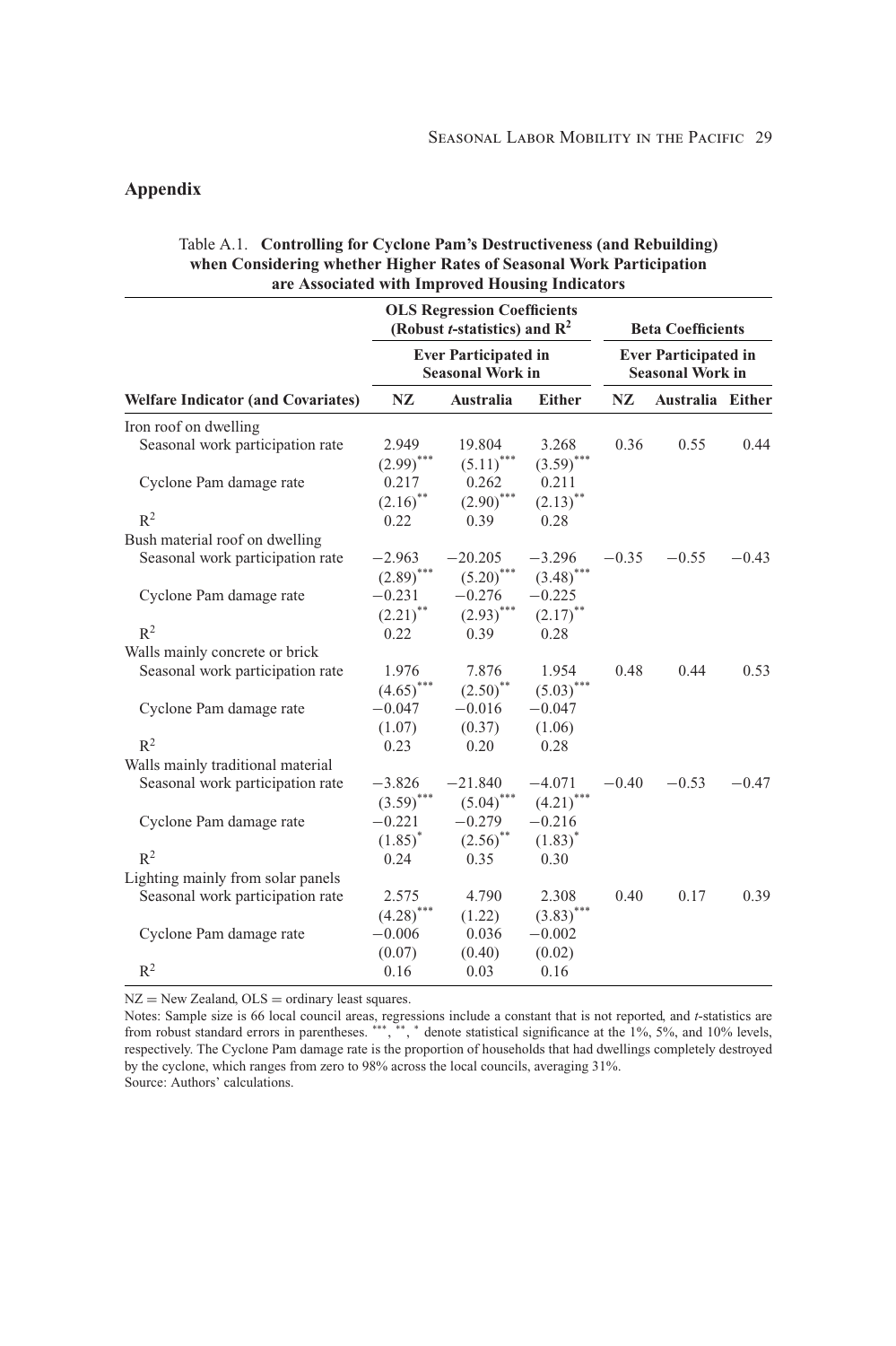

Figure A.1. **Participation Rates for Seasonal Work in New Zealand (%)**

Note: This map was not produced by the cartography unit of the Asian Development Bank. The boundaries, colors, denominations, and any other information shown on this map do not imply, on the part of the Asian Development Bank, any judgment on the legal status of any territory, or any endorsement or acceptance of such boundaries, colors, denominations, or information.

Source: Authors' calculations.